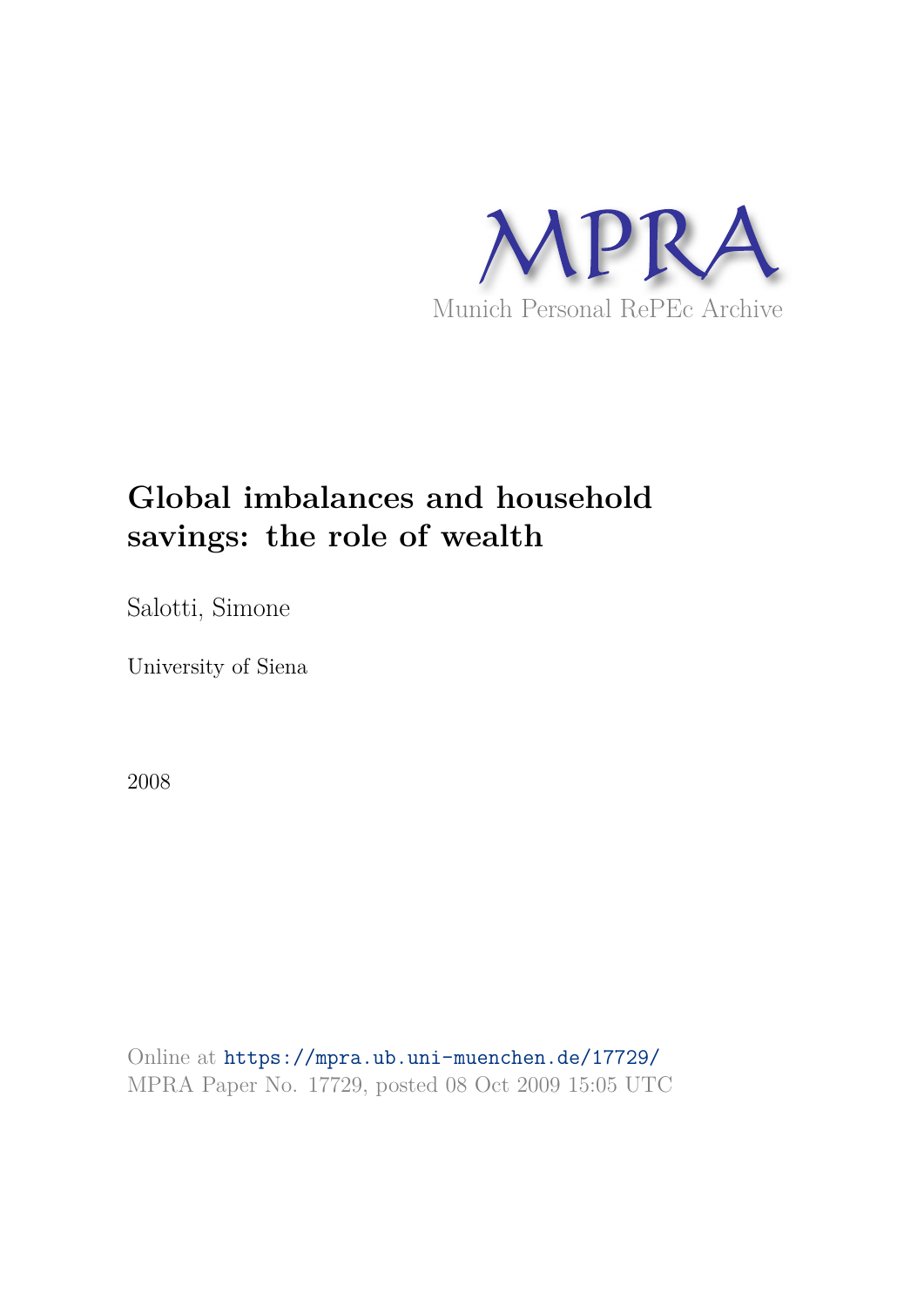# GLOBAL IMBALANCES AND HOUSEHOLD SAVINGS: THE ROLE OF WEALTH

## Simone Salotti<sup>÷</sup>

#### **Abstract**

Many claim that fluctuations in US private savings help to create and to sustain global imbalances because of their influence on the current account deficit. To test this claim, this paper investigates the determinants of aggregate household savings using a panel of 18 developed countries for the period 1980-2005. We weave two strands of literature: the first strand from consumer theory, considering specifically the `wealth effect', the second strand from aggregate private savings theory. The original contribution of this paper derives from the main explanatory variables of the household savings function: two measures of household wealth, the first a financial variable and the second a variable for tangible/housing stock. The salience of these variables has not been tested before. The model is then enriched with variables taken from the private savings literature. To find the best technique to estimate the long run savings function, unit root and cointegration tests are carried out, from which evidence of a cointegrating relationship is found. The group means FMOLS is used to estimate the model. The empirical evidence suggests effects consistent with theory: an increase in wealth negatively affects household savings. Furthermore, when important explanatory variables, such as government savings and population dependency ratios, are included in the model, tangible wealth becomes the only kind of wealth to (weakly and negatively) influence household savings in developed countries. In the US however, wealth does not seem to affect household savings negatively, it seems instead that government savings and population changes better explain the decline of savings during the past two decades. This finding provides additional evidence on the issue of global imbalances, and suggests that the recent booms of the stock and the real estate markets should not be blamed for the decline in US household and private savings.

JEL: E21, C23

 $\overline{a}$ 

Keywords: Household Savings, Wealth Effect, Panel Cointegration, Global Imbalances, Life Cycle Model.

 $\frac{4}{5}$  salotti@unisi.it Department of Economics – University of Siena – P.za San Francesco 7 – 53100 – Siena (Italy)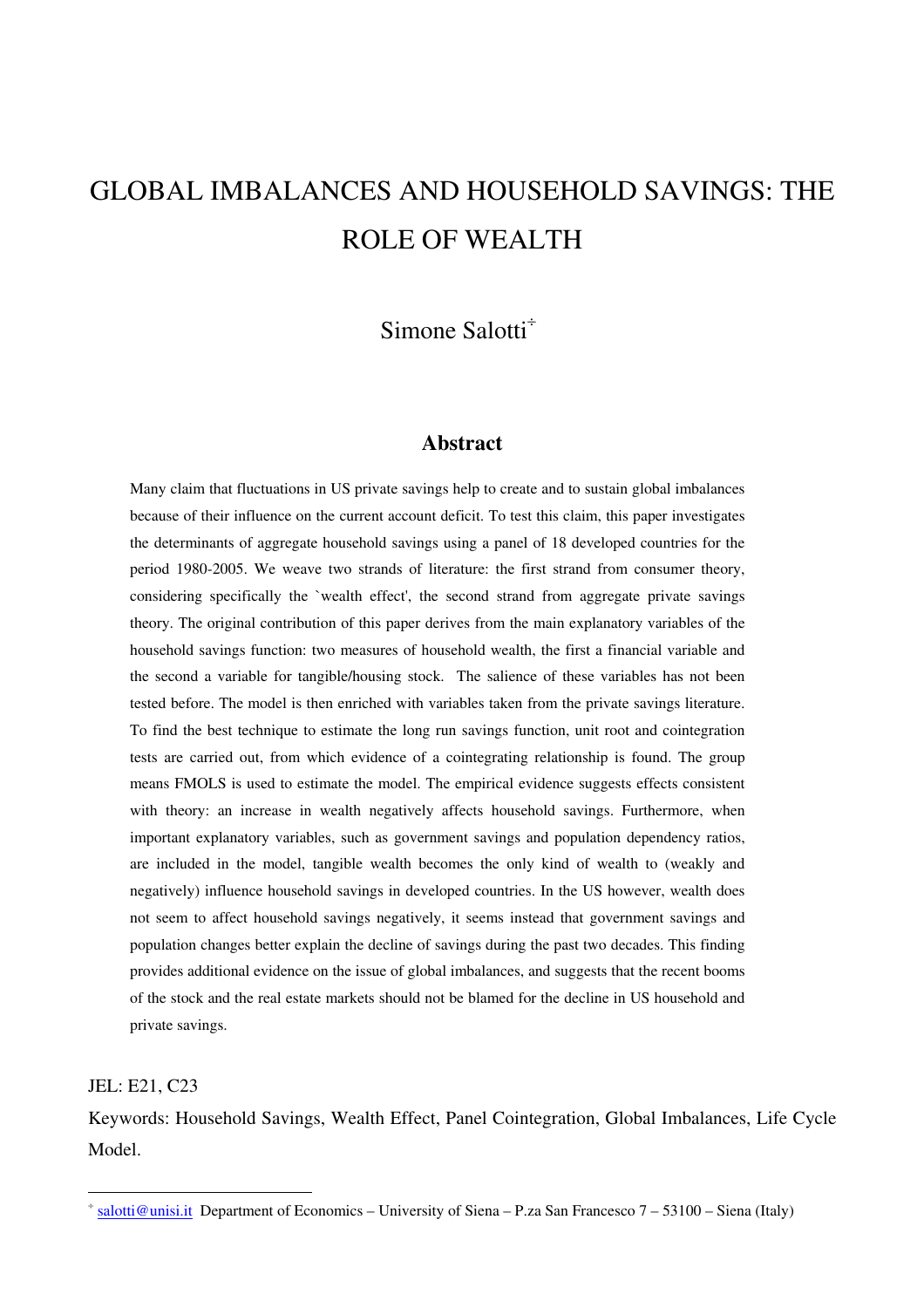## **1. Introduction**

 $\overline{a}$ 

Since the 1980s the household savings rates in many developed countries have dramatically decreased. The current negative savings rate in the US seems to play a particularly important role in the development of so-called "global imbalances" due to the effect of savings on the US current account deficit. The term "global imbalances" refers to the fundamental imbalance in the global balance of payments, where a widening US current account deficit sees its counterpoint in the surpluses run by a number of countries – mostly East-Asian and oil exporting countries. This scenario has raised some concerns about long-term sustainability and about the possibility of disorderly adjustments. Many observers have called for a coordinated policy response to the problem (for instance, Eichengreen,  $2006$ ).<sup>1</sup> According to simple accounting identities, a current account deficit necessarily equals capital inflows to the country. Therefore it equals the negative difference between domestic savings and investments. Hence, global imbalances have often been studied by analyzing saving and investment, both from a global perspective and from a US perspective.<sup>2</sup> Two facts emerge. First, a global savings glut has resulted in funds being channeled to the United States and these funds have financed the United States' large current account deficit. Second, a drop in national saving in the United States is at the root of its current account imbalances.

Regarding the second point, even authors with different ideological perspectives agree that the decline in US private savings is rooted in the increase in households' net worth, which grew as a consequence of the stock market boom up to 2000 and the real estate pricing boom thereafter. For example, Feldstein (2008) and Chandrasekhar and Ghosh (2005) hypothesize that a future increase in US savings would rely on real estate market behavior, where lower prices could lead to an increase in savings rates. Their reasoning is based on the "wealth effect" from standard consumer theory. According to this mechanism, an increase in wealth is followed by an increase in consumption (and a decrease in savings) because changes in wealth directly affect households' contemporaneous budget sets. But, the reasoning that links an increase in prices to a decline in savings ignores a strand of literature on private savings that predominantly disregards wealth when analyzing the determinants of savings. Moreover, the decline in both private and household savings rates began long before the booms that are claimed to have caused them, which casts doubt on the validity of such a univocal explanation.

<sup>&</sup>lt;sup>1</sup> However, some researchers do not agree on the need for rebalancing actions, feeling that the system is perfectly capable of sustaining such imbalances even in the long run (for instance, Gray, 2004, writes about the possible exhaustion of the international role of the US dollar; Dooley et al., 2005, discuss the Bretton Woods II regime).

<sup>&</sup>lt;sup>2</sup> From a global perspective, Bernanke (2005), Summers (2004), and Truman (2004); from a US perspective, Roubini and Setser (2004), Faulkner-MacDonagh (2003); sometimes attempts to combine those two perspectives have been made, as in Terrones and Cardarelli (2005).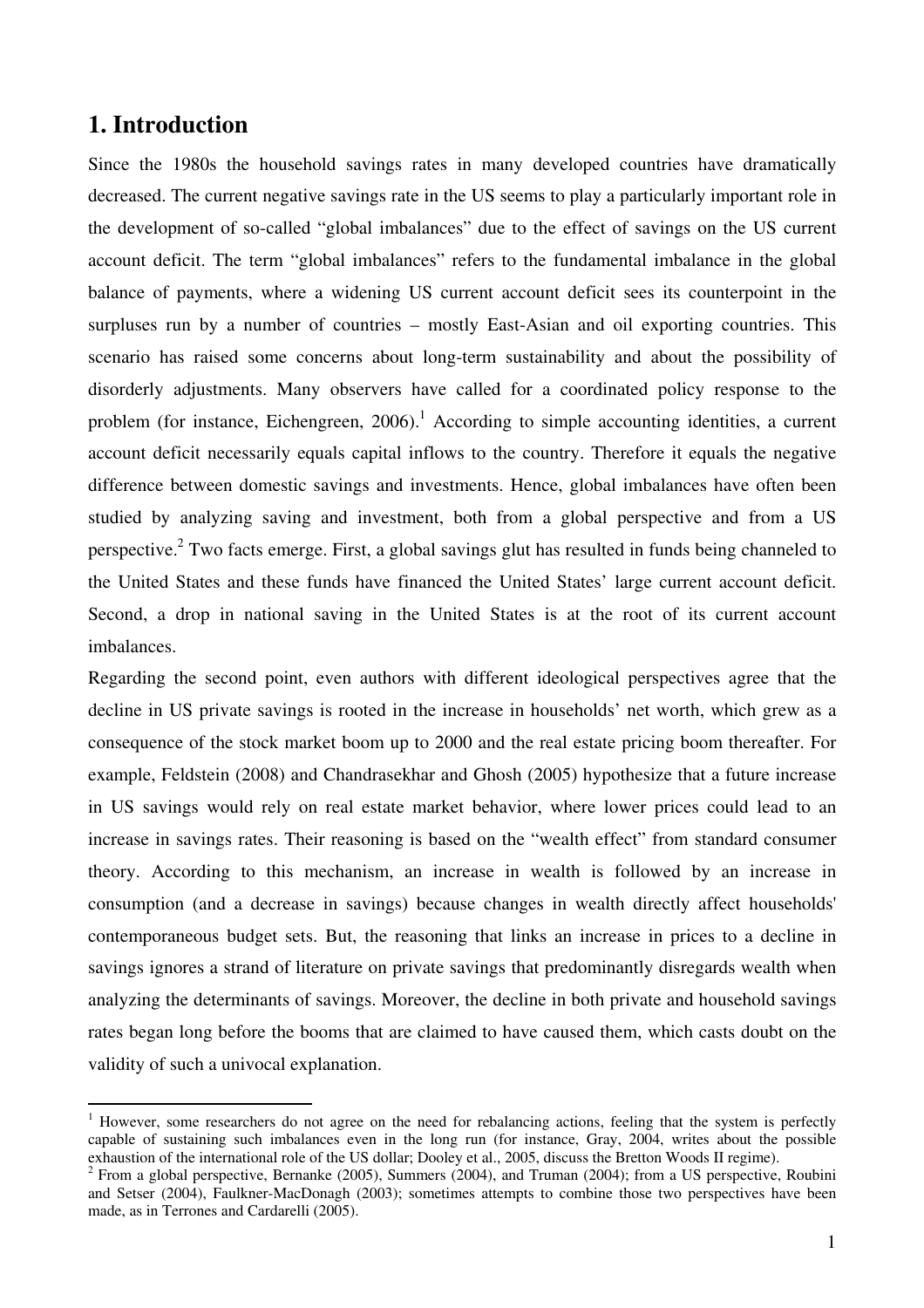Declining saving rates critically affect global imbalances. We therefore need to better understand household savings to explain more adequately the role that they play in creating global imbalances. As Eichengreen (2006, 16) asserts, "we know relatively little about how the standard policy variables affect household saving, the component of private saving that has fallen most dramatically in recent years." If action is to be taken, it is important to reach a deeper understanding of what determines savings and consequently to understand how changes in these determinants caused savings to decline. The reasons may lie in financial and housing markets behavior, in fiscal policy, or in demographic changes.

We aim to achieve a better understanding of what drives aggregate household savings, based on a detailed empirical analysis for which we estimate a long run savings function. Using intuitions from the literature on consumer theory, two measures of financial and tangible/housing wealth usually excluded from regression analysis constitute our two main explanatory variables. We collected data for financial wealth from a number of different national sources, while the measure of tangible/housing wealth has been constructed for all the countries in the panel thanks to several kinds of data, building on research by Case et al. (2005). The other explanatory variables are consistent with theory and with the empirical literature on private savings. Most previous studies are based on Modigliani's life-cycle savings hypothesis, which models individual consumption patterns. It seems more plausible, therefore, to test the model using household savings as the dependent variable and to leave aside corporate savings, which is the other component of private savings. Yet corporate savings are probably governed by considerations potentially irrelevant to individual household savings. Furthermore, we check whether explanatory variables conventionally used to study private savings are relevant to household savings. Finally, the methods adopted in this paper provide further support for panel data cointegration techniques to analyze savings on the basis of accurate unit root and cointegration tests.

In line with theory, the main results show that tangible/housing wealth and government savings in developed countries between 1980 and 2005 had significantly negative effects on household savings. Contrary to theory, we find no evidence of a similar negative effect of financial wealth. This is unsurprising since the previous literature usually shows that financial wealth has smaller effects on consumption. Consistent with expectations, the data displays heterogeneity among the countries in the sample. The USA provides the most surprising result – it seems that tangible/housing wealth has a positive effect on household savings, contrary to theory and contrary to the previous evidence on the wealth effect. We hypothesize that this could be the result of two opposing effects of from the two different cohorts of individuals. The first group comprises households who own homes, and for whom increased housing wealth could exert a negative effect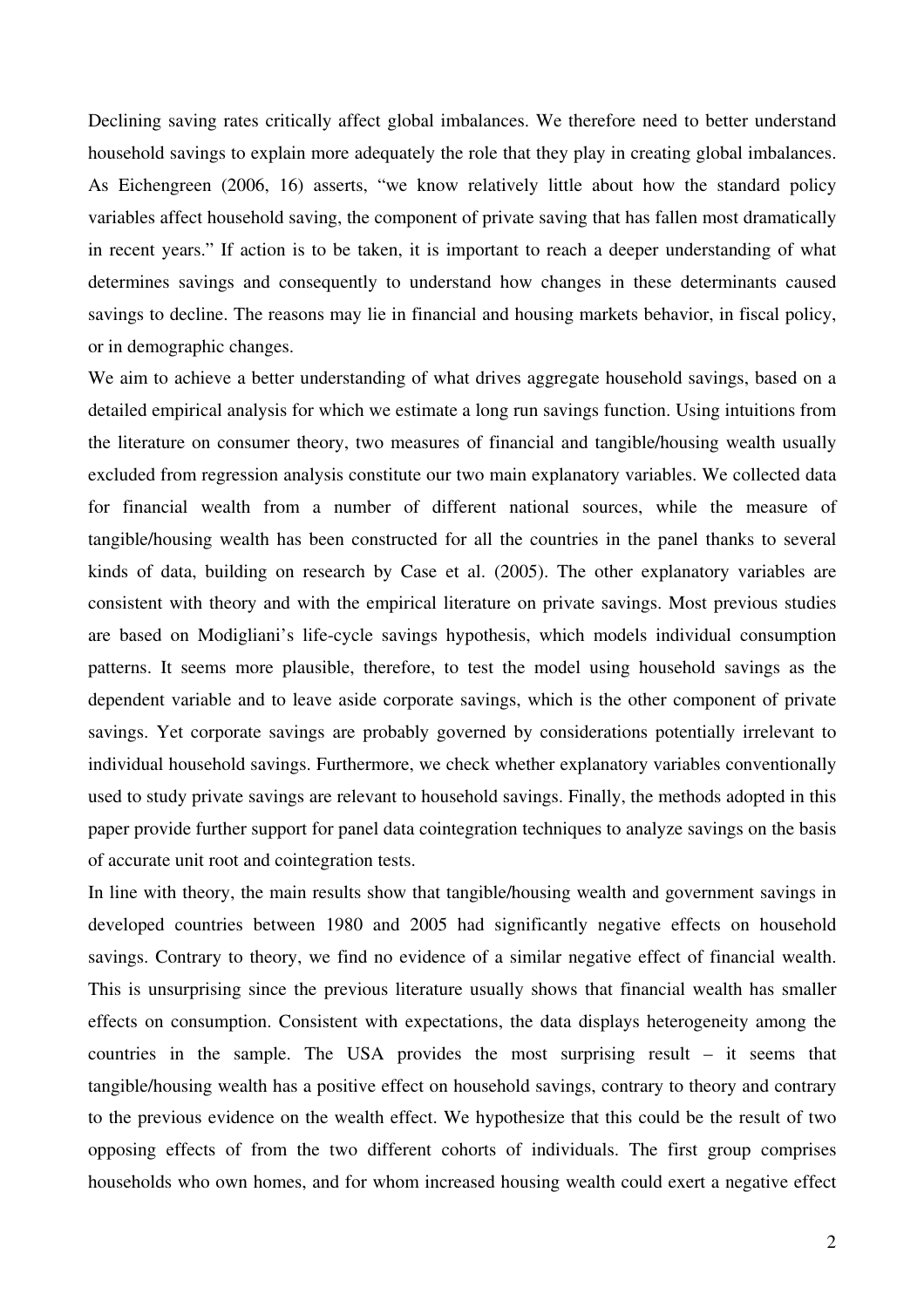on savings. The second group comprises households intending to buy homes in the future, and for whom rising housing prices could positively affect savings. In fact, "increasing house prices can trigger a variety of responses, in particular from young owners or prospective future homeowners'' (Bertola and Hochguertel, 2007, 138). However, this result calls for further research, possibly using household level data.

The rest of the paper is organized as follows. Section 2 provides an overview of the existing literature, as well as a description of the recent developments in savings rates in developed countries. Section 3 discusses the determinants of savings suggested by theory and by empirical evidence, and describes the dataset and the empirical strategy followed in the analysis. Section 4 presents the estimation results. Section 5 concludes briefly.

## **2. Private and household savings: stylized facts and previous literature**

#### **2.1 Stylized facts**

Private saving rates have fallen considerably in several high income countries during the last 25 years, as shown in Figure 1. This phenomenon has attracted great attention and several economists have dedicated studies to understand the underlying causes of private savings. For a high number of developed countries, aggregate household savings rates present similar patterns. But, aggregate savings have not been studied as deeply as private savings. Figure 2 shows that in 11 countries out of the 18 OECD sample countries the decline in household savings rates has been a significant phenomenon.

De Serres and Pelgrin (2003) state that the decline in private savings rates in most of the countries coincided with an increase in household financial net worth, but they only provide data for a few countries. They also add (2003, 119) that "even in countries where private saving rates have fallen to particularly low levels, the decline seems to be mostly accounted for by determinants that do not include measures of financial or housing wealth and that have themselves evolved in a sustainable way."

Our paper puts this statement to the test, presenting new empirical evidence about the importance of wealth on savings when other determinants are taken into account. The benchmark theoretical model for explaining private savings behavior is the life-cycle model originally proposed by Ando and Modigliani (1963) and extended by Jappelli and Pagano (1994). This model shows that people save when young to finance consumption when retired. With no bequests, the dissavings of the old should offset the savings of the young, with the result of no aggregate savings in a stable population. This status quo can change when the age structure of the population is unbalanced or if the economy experiences high growth that makes the incomes of the young relatively higher than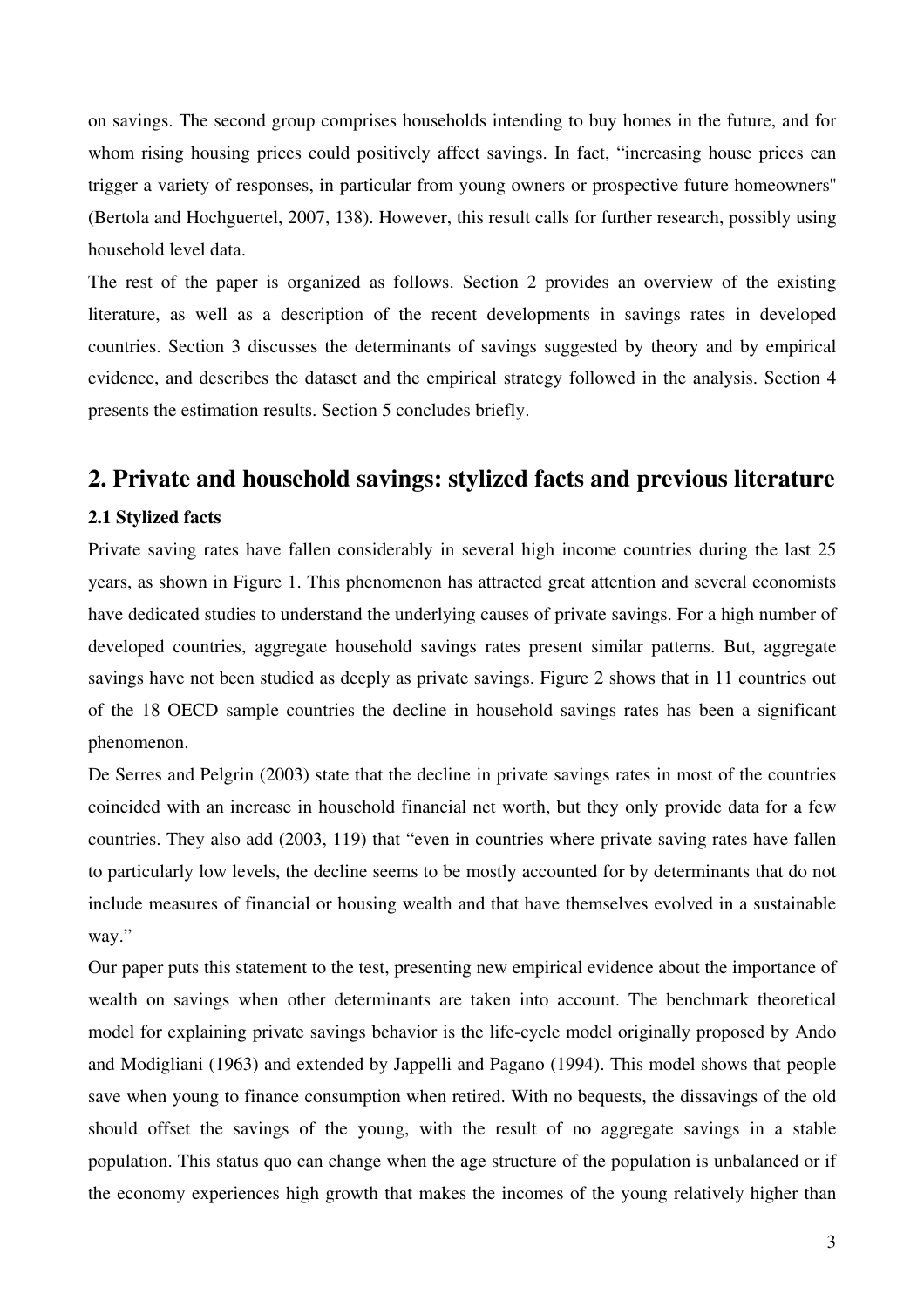the retirement income of the old. But, this simple model alone could not explain the various and variable private savings rates across the world. Hence, several additional possible determinants have been proposed and most of them have been used in previous econometric models. Household wealth has also been proposed as an explanatory variable, but it has been rarely tested empirically due to problems in finding reliable data. Even if the model explains household savings, the previous literature has always studied aggregate private savings, that include corporate savings. But, corporate savings are probably driven by different considerations than household savings.<sup>3</sup> In this paper, we focus on household savings, providing an important new contribution.

#### **2.2 The empirical literature**

 $\overline{a}$ 

The existing empirical literature on aggregate savings makes use of various ways to study the determinants of savings: static or dynamic model specifications, a wide range of explanatory variables, and different estimation techniques. Moreover, while the seminal studies tested static models with a large number of regressors (Edwards, 1995, Loayza et al., 2000), after a pathbreaking paper by Haque et al. (1999), dynamic models and heterogeneous panel estimators are now thought to fit the data better and are used in the majority of studies.<sup>4</sup>

Haque et al. (1999) re-examined the existing empirical literature, finding that the regression results neglected heterogeneity and dynamics, which had both influenced the results. By estimating a model with most of the variables already studied in the literature (including those suggested by the life-cycle model), they conclude (1999, 22) that "the fiscal variables (…) are the key determinants of private savings rates in the industrial countries in the post world war II period."

Since then, new techniques have been used to estimate models capable of explaining the behavior of private savings. Most of the scholars exploited the existence of a stable long run relationship among the main variables, either writing the model in an error correction form or using panel cointegration techniques. For example, Ferrucci and Miralles (2007) and De Serres and Pelgrin (2003) use the Pooled Mean Group (PMG) estimator developed by Pesaran et al. (1999); Sarantis and Stewart

 $3$  The usual justification for the use of private savings instead of household savings is that there is a perfectly negative correlation between household savings and corporate savings. Ferrucci and Miralles (2007, 11) argue as follows, "Although the offset is generally found to be less than one for one, the finding that household saving indeed reacts to corporate saving seems to be sufficiently well documented to allow focusing this study on aggregate private saving." However, we tested the correlation between those two variables at a country level in our panel and, though we found a significant and negative correlation in 13 out of 18 countries, the coefficient was greater than -0.5 in only half of the countries. To concentrate on household savings, instead of limiting the study to private savings, was considered worthwhile.

<sup>&</sup>lt;sup>4</sup> Another part of the literature concentrates on studying more deeply the effects of single variables, which are claimed to be more important than others. Two notable examples are Heer and Süssmuth (2006), who find no evidence of a negative effect of inflation on savings in the US, claiming that the role of this variable should be revised at a theoretical level. Another is Bloom et al. (2003) who use a modified version of the life cycle model to study the effects of health and longevity.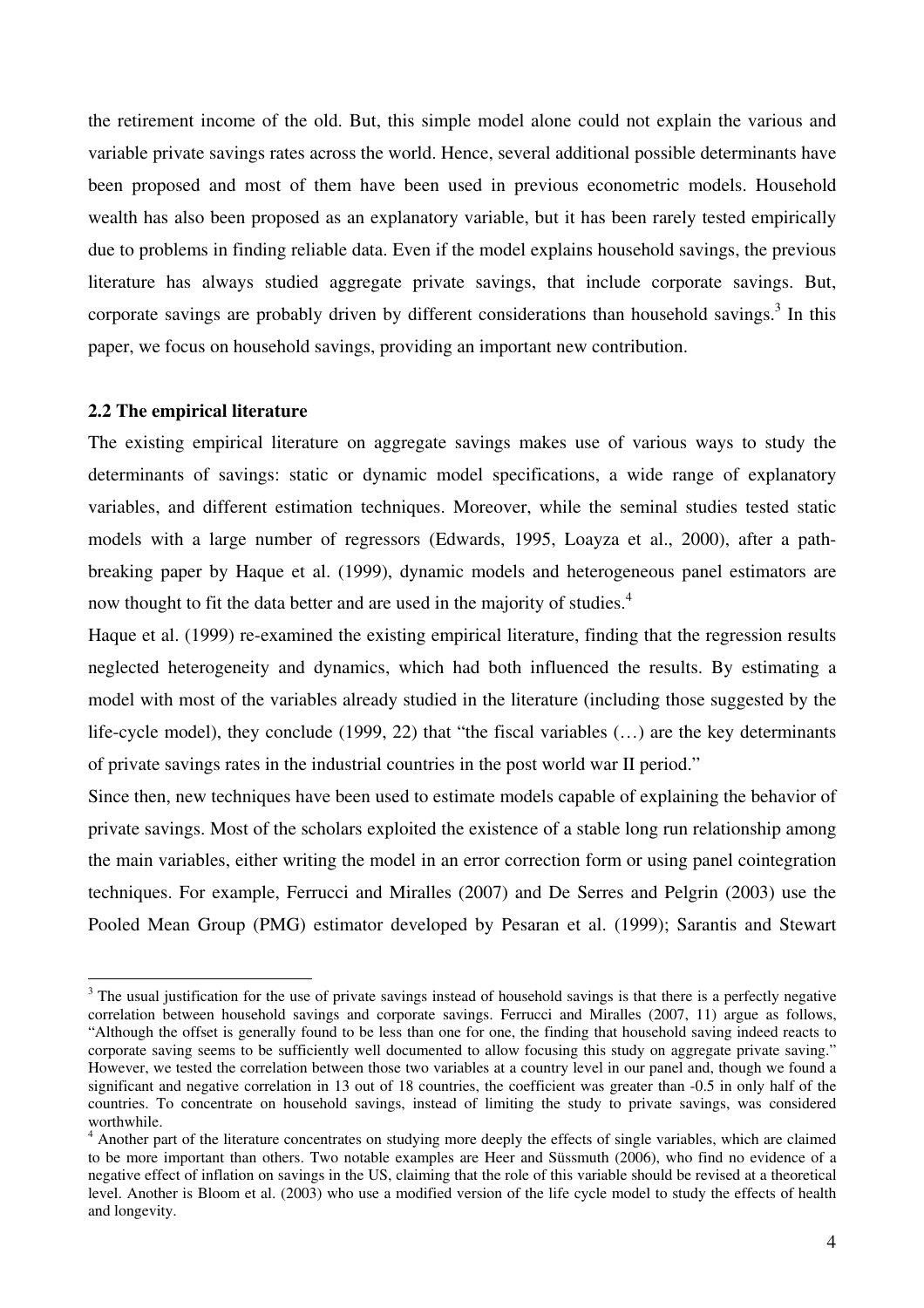(2001) estimate a long run model with dynamic OLS (DOLS) for a panel of OECD countries, while Hondroyiannis (2006) analyzes a panel of European countries using the fully modified OLS (FMOLS) estimator. On the other hand, De Mello et al. (2004) and Loayza et al. (2000) use the GMM estimator developed by Arellano and Bond (1991) to better deal with endogeneity problems. However, the GMM estimator allows for a lower degree of heterogeneity with respect to the alternative models proposed above and therefore seems less appealing. Table 1 summarizes the choices made by the authors mentioned.

The authors cited above study aggregate private savings as the dependent variable and use various variables as regressors. However, only in a few cases does theory make unambiguous predictions about these variables' effects on savings. For example, demographic factors are thought to be important because of the impact of population aging: they enter the analysis as dependency ratios, but "higher proportions of the dependents to persons of working age may be associated either with higher or lower saving ratio" (Hondroyiannis, 2006, 556). On the contrary, government savings are always thought to correlate negatively with private savings, due to the effects of Ricardian equivalence (in the case of actual government borrowing, economic agents anticipate that higher taxes will be needed to pay for the borrowing, thus they immediately increase their savings). Government savings is therefore always included in the analysis, and its coefficient typically has a significant and negative impact on private savings. Several other variables are customarily included: productivity growth, changes in terms of trade, the real interest rate, inflation, and liquidity constraints. In most cases, the theoretical predictions about their influences on savings are unclear. Many of these studies fail to account for household wealth because of problems in finding data. De Serres and Pelgrin (2003) write that relevant data on the stock of wealth are available for only a few countries, while De Mello et al. (2004, 19) state that "household wealth is expected to affect consumption/saving decisions based on permanent income considerations, but data are not readily available for most countries." Since our idea is to test the importance of wealth on savings, a

substantial amount of time has been spent searching for this kind of data: we aim, therefore, to fill a gap in the existing empirical literature on aggregate savings.

We comment now on the literature concerning consumption and the wealth effect. The wealth effect has been empirically tested in a number of articles using either household-level or aggregate data.<sup>5</sup>

 $\overline{a}$ 

 $<sup>5</sup>$  Consider the following examples. For the USA, Skinner (1996) finds a large and significant effect of housing wealth</sup> on consumption using aggregate data, even if in some specifications (for instance, when the long term interest rate is included in the model) the significance disappears. More recently, Belsky and Prakken (2004) find evidence in favor of the housing wealth effect, while Poterba (2000) and Juster et al. (2006) concentrate on the financial wealth effect. Turning to panel studies, Case et al. (2005) study both the financial and the housing wealth effect for a panel of 14 countries, finding a significant effect for the latter only; Edison and Slok (2002) study the financial wealth effect in 7 different countries. See Paiella (2007) for an excellent survey on the evidence of wealth effects, both from aggregate data and from micro data.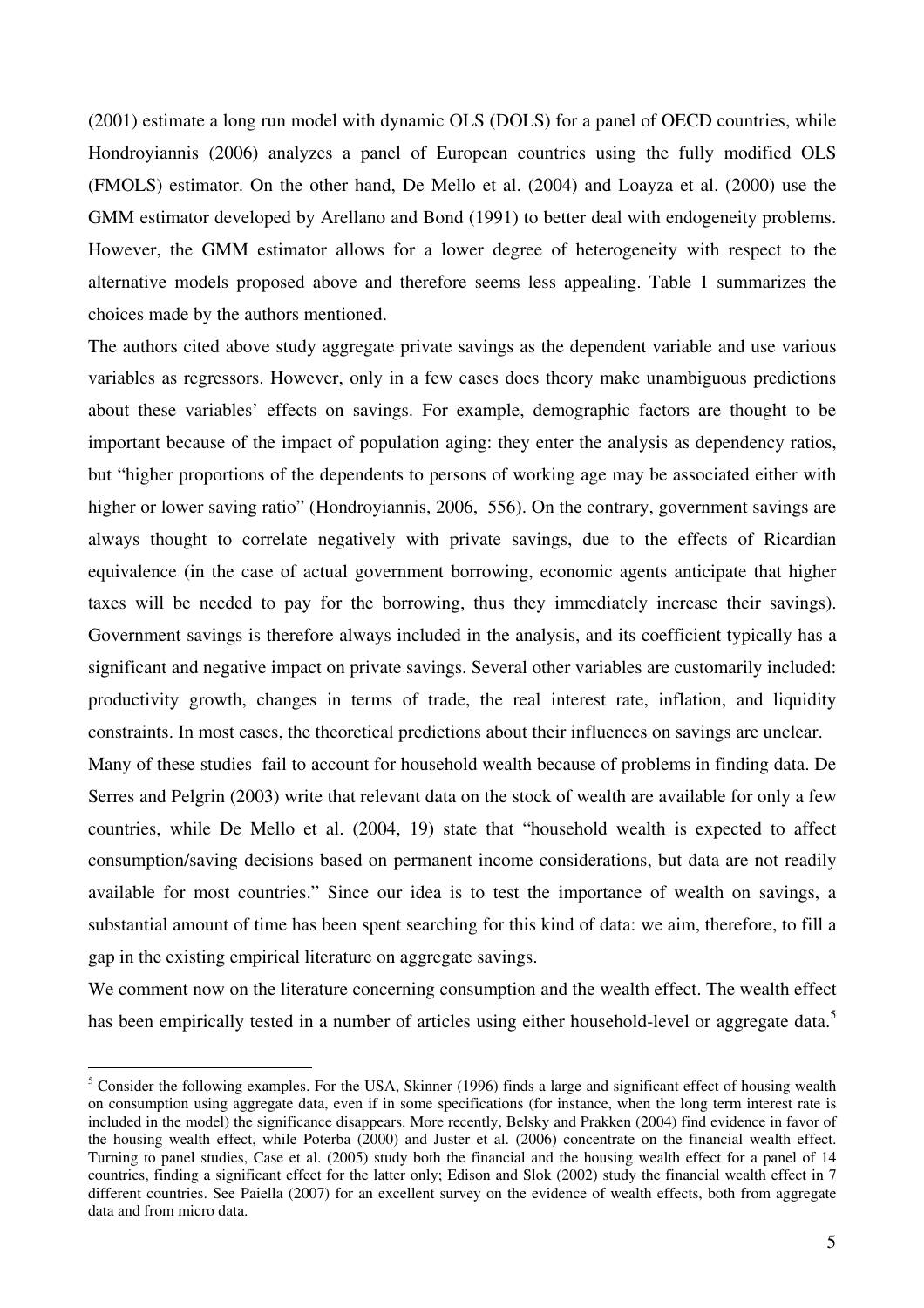For the U.S. economy, the wealth effect has been widely analyzed and several studies produced significant estimates of it, ranging between 2 and 7 cents of additional consumption per year per 1 dollar increase in household net wealth. This reflects the magnitude of the effect estimated by the Board of Governors of the Federal Reserve System, which maintains the longest and most regularly updated wealth effect estimates for the USA. In recent studies, different estimates have been produced according to the type of household wealth, dividing house equity and financial wealth (as in Case et al., 2005). Among the studies that use aggregate data, tangible wealth is either not included among the explanatory variables or included as a proxy (such as a house price index) due to problems in finding data for a large number of countries. We overcome this problem by building on an idea by Case et al. (2005), as explained in the next section.

## **3. Data and empirical strategy**

#### **3.1 Model and data**

 $\overline{a}$ 

The methods in this paper are closer to the literature on aggregate private savings than to the literature on the wealth effect. To investigate the long run determinants of household savings, we use the following model:

$$
Savh_{i,t} = \alpha_{i,0} + \beta_{i,1}Wf_{i,t} + \beta_{i,2}Wt_{i,t} + \beta_{i,j}X_{i,t} + u_{i,t}
$$
\n(1)

where *Savh* is the household savings rate, *Wf* is financial wealth, *Wt* is tangible/housing wealth, and *X* is a vector of explanatory variables taken both from the theory and from the empirical literature on savings (which varies according to the different model specifications). The variables used are described below (detailed sources can be found in the data appendix).

Aggregate household savings are divided by household disposable income to obtain the savings rate, our dependent variable. We consider income to be more appropriate than GDP as the denominator of the ratio, even if most of the literature predominantly uses the latter (a notable exception is Sarantis and Stewart, 2001). Even if countries report data on household savings differently, we feel that it is appropriate to use such a variable for international comparisons, as explained in the Notes to Statistical Annex of the OECD Economic Outlook (the source of these data): "since the definition of saving is unaffected by differences in national accounts practices, this is not a source of inconsistency across countries."<sup>6</sup>

 $6$  To be precise, the differences are the following: household savings include savings of non-profit institutions serving the household sector in all the countries of the sample apart from Finland, France, Japan and New Zealand; most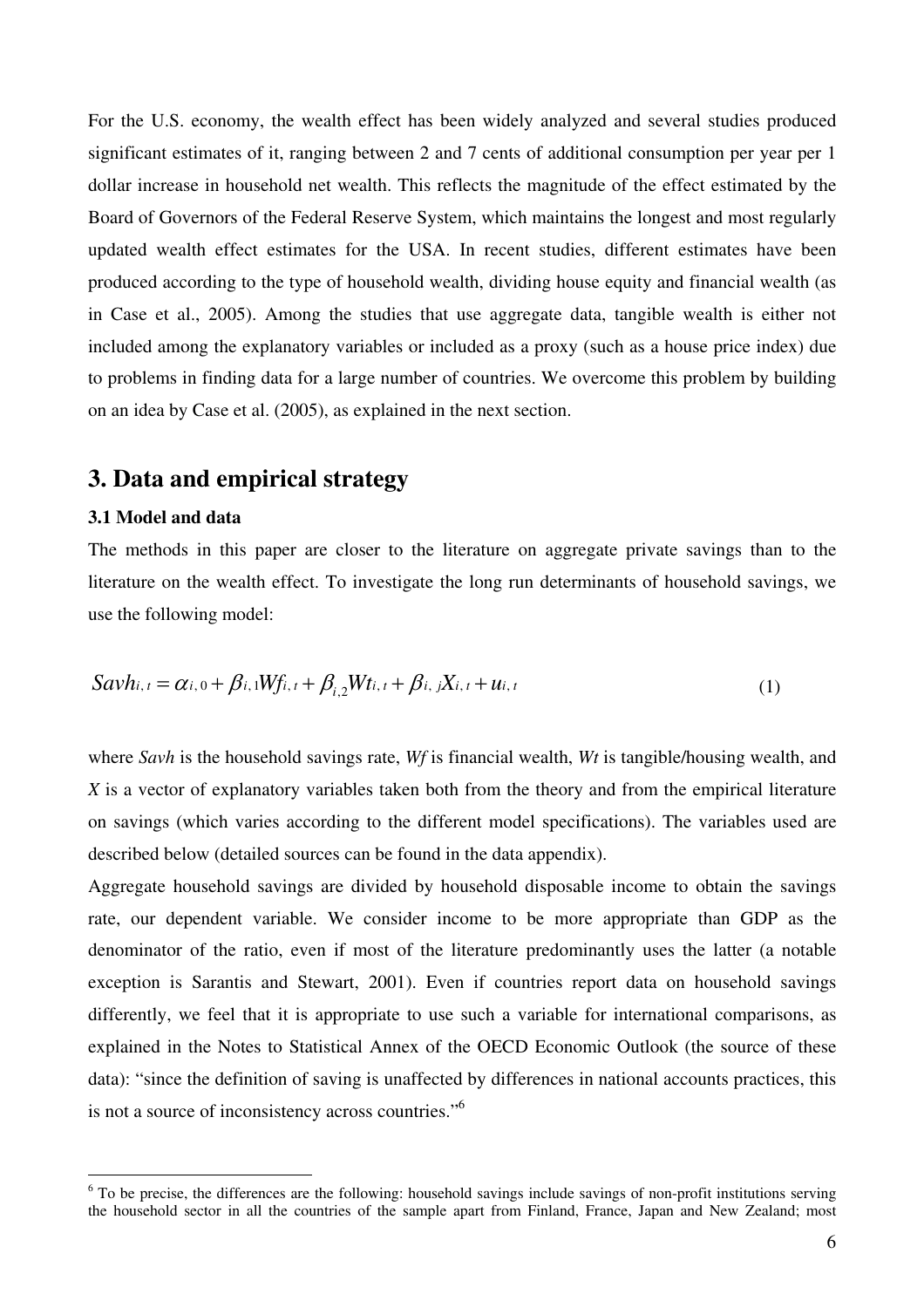Net financial wealth (*Wf*) is also divided by household disposable income. Figure 3 shows the evolution of financial wealth in the countries of the sample and the effects of the 2000 stock market crisis are evident.

Tangible wealth (*Wt*) requires a deeper description. Data on tangible wealth are available only for a few countries,<sup>7</sup> thus the construction of a proxy was necessary to use this variable for panel analysis. We begin with an idea proposed by Case et al. (2005), who built a measure of the housing market wealth for their paper about consumption and the wealth effect.<sup>8</sup> The estimate was constructed according to the following expression:

$$
HV = HOr^* HhN^*PI
$$
 (2)

where *HV* is the estimated aggregate value of the houses owned by households, *HOr* is the home ownership rate (computed by dividing the number of owner-occupied housing units by the number of occupied housing units or households), *HhN* is the number of households (obtained dividing the population by the household size), *PI* is the residential property price index (annual data produced by the BIS; detailed sources in the data appendix).

Even if equation (2) is similar to that used by Case et al. (2005), our measure is probably more accurate than theirs, since their proxy for *HhN* is the number of persons in the population, while we used the number of households, following more closely the original idea. Moreover, we expressed the measure as an index with 2000 as the base year to have a similar magnitude for every country (after dividing *HV* by the household disposable income). Missing data in the series of home ownership rates and household size were obtained with linear interpolation. A linear interpolation does not pose any particular problems since home ownership rates and household size both follow clear linear trends during the examined period.

According to our measure, during the period of interest household tangible/housing wealth increased in 15 countries out of 18 (see Figure 4), which is consistent with the development of household wealth as described in the majority of national studies and reports. In particular, and as highlighted by Bartiloro et al. (2007), in most countries tangible/housing wealth increased rapidly after the burst of the stock market bubble in 2000. It is important to stress that our proxy for

 $\overline{a}$ 

countries report household savings on a net basis (excluding consumption of fixed capital by households), the exceptions being Belgium, Denmark, Portugal, Spain and the United Kingdom.

<sup>&</sup>lt;sup>7</sup> The best source of data on tangible wealth is the table "Household Wealth and Indebtedness" usually present in the Statistical Annex of the OECD Economic Outlooks. It contains data on tangible wealth for 7 OECD countries since 1980, but for most of the series the data are not harmonized. For some additional countries, data for much shorter periods of time are available from national official sources.

<sup>8</sup> This idea has been exploited by other authors too. For example, Slacalek (2006) uses similar data but claims to be able to construct a measure comparable to the financial wealth one in order to compare the magnitude of the two different wealth effects. However, we believe that in order to do this he makes certain strong assumptions that we prefer to avoid.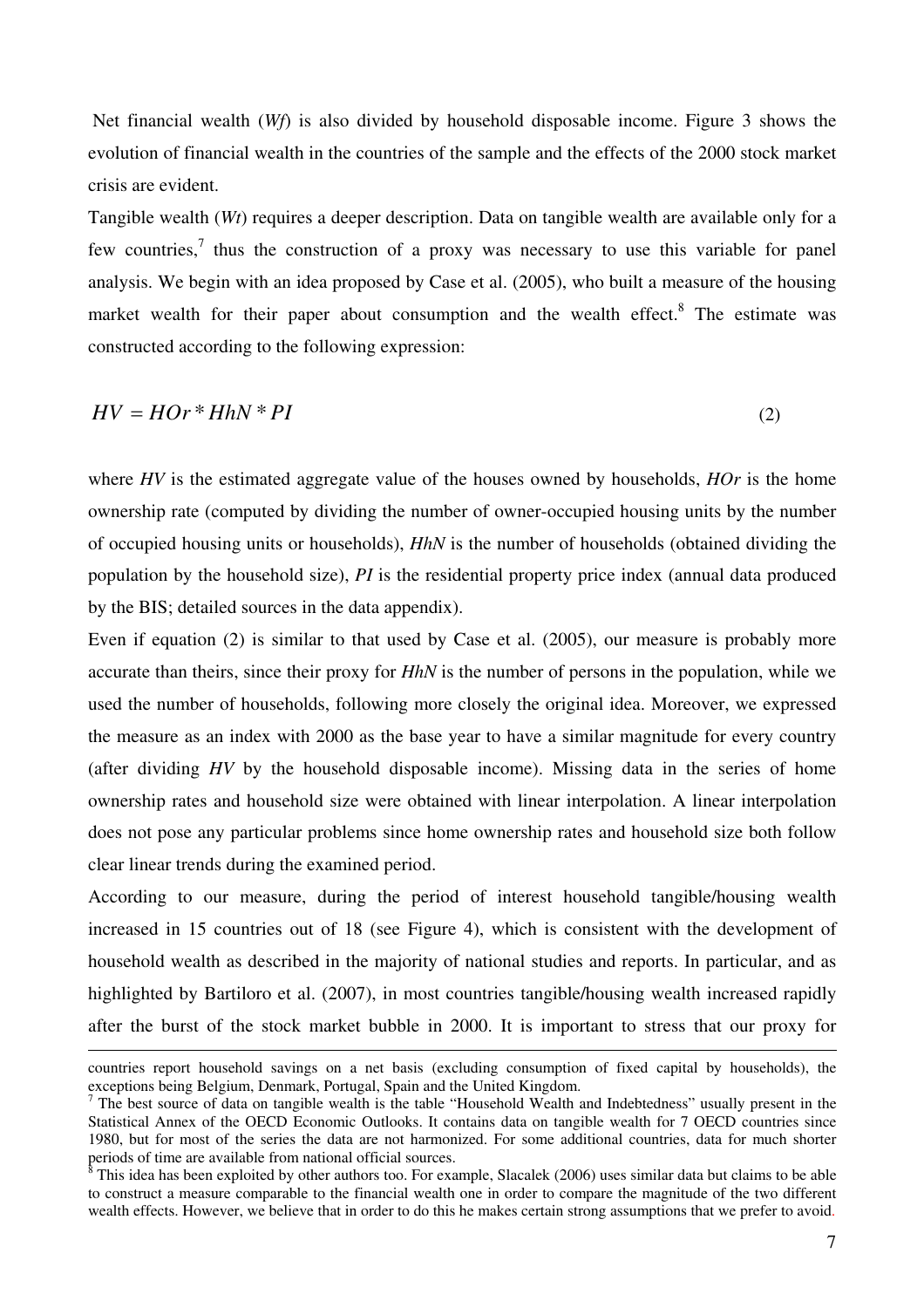tangible wealth is not directly comparable to the measure of financial wealth, which is expressed as a ratio over disposable income and has an immediate interpretation. Our measure of tangible wealth mostly reflects the movements in housing prices expressed as indexes and does not take into account the size or the quality of the houses, and in this respect is similar to the measure used by Case et al. (2005). We tested the reliability of the proxy by looking at the correlation with the direct measure of tangible wealth for the few countries for which these data are available from the OECD Economic Outlook. The high values reported in the data appendix (Table A1) verify the reliability of our proxy.

To enrich the basic model and to check for the real importance of household wealth in determining savings we used several additional variables: government savings (*savg*, divided by GDP), population dependency ratios (*dr* and *odr*: the former is the standard dependency ratio, while the latter takes into account the elderly part of the population only), liquidity constraints (*lc*, proxied by the ratio between private sector credit and GDP),<sup>9</sup> inflation (*infl*) and the long term interest rate (*r*).

 The sample includes the highest number of developed countries for which data were available, and is constituted by 18 OECD countries: Australia, Austria, Belgium, Canada, Denmark, Finland, France, Germany, Italy, Japan, the Netherlands, Norway, Portugal, Spain, Sweden, Switzerland, the United Kingdom and the United States of America. The period of analysis is 1980-2005, due to data availability. The panel is slightly unbalanced, because some countries did not have data available for the entire period of interest.

#### **3.2 The empirical strategy**

 $\overline{a}$ 

Due to endogeneity and cointegration issues, the estimation of the model described by equation (1) is difficult. Endogeneity arises because wealth, our main explanatory variable, is linked to the accumulation of past savings, our dependent variable. Due to the lack of appropriate instruments this problem is difficult to handle even with household-level data (Bostic et al., 2009). On cointegration, we need to avoid spurious results in the possible presence of cointegrating relationships among non-stationary variables. A number of authors exploited the existence of a cointegrating relationship by writing the model in an error correction form to handle both the shortrun and the long-run dynamics. However, we do not find the error correction form to be essential, since our interest lies in identifying the long run determinants: rebalancing actions should not address variables that influence savings in the short-run only.

<sup>&</sup>lt;sup>9</sup> This is the usual proxy in the literature, but we feel that it poses some problems. For example, part of the credit to private sector enters the measure of net financial wealth. We would prefer to use a different, better variable, to measure liquidity constraints, but we are not aware of its existence.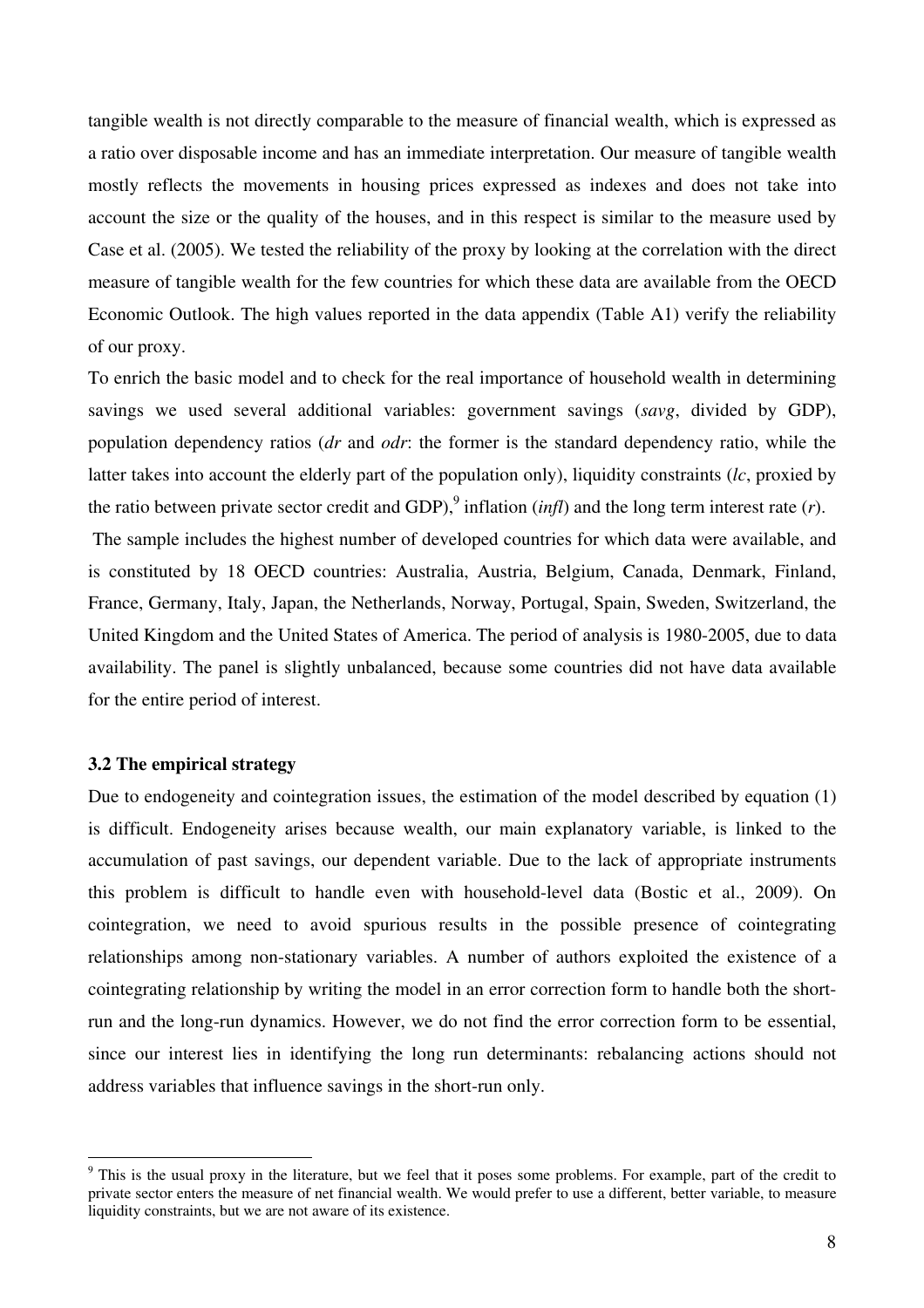Despite these two issues, we begin our analysis with a few different versions of the model of Eq. (1) estimated with the fixed effects estimator (varying the variables included in the vector *X*). Thus we establish a benchmark against which to compare the results obtained with techniques capable of dealing with both endogeneity and cointegration. After the fixed effects estimation, we progress to a deeper analysis by investigating the existence of a cointegrating relationship among the variables of the model. Firstly, panel unit root tests are carried out to understand if the series are stationary, since cointegration can only exist among variables of the same order of integration.<sup>10</sup> Three different tests are carried out: the ones proposed by Levin et al. (2002, LLC) and Hadri (2000), that test for the existence of a common root in the panel, and the one built by Im et al. (2003, IPS), that allows for heterogeneus, individual roots. All tests are carried out in two different model specifications: one assuming an individual intercept and the other with an individual intercept and a time trend.

Secondly, we test for the presence of cointegration among the variables, using both the Pedroni method and the Kao (1999) test. The various tests point to the presence of a cointegrating relationship among our variables of interest, thus the final step of the analysis requires that we use panel cointegration techniques to estimate our model.

Among the estimators widely used in the private savings literature, the GMM by Arellano and Bond (1991), which deals with endogeneity, and the PMG by Pesaran et al. (1999), which handles error correction forms, have been discarded because of the required dimensions of the panel.<sup>11</sup> Two alternatives were then suitable: the DOLS proposed by Kao and Chiang (2000) in the context of panel cointegration, and the 'mean group' FMOLS proposed by Pedroni (2000). Similar to the PMG estimator, both techniques allow for a great amount of heterogeneity, but they have better properties in small samples. Finally, since the DOLS estimator requires far too great a number of leads and lags for the time dimension of our sample, our preferred estimator is the FMOLS.

The group mean panel FMOLS estimator has many useful qualities. Firstly, it has "satisfactory size and power properties even for small panels if T is larger than N'' (Maeso-Fernandez et al., 2004, 20). Secondly, it permits a great amount of heterogeneity, even if a common, long-run relationship is estimated in addition to single country coefficients. Thirdly, it allows a flexible alternative hypothesis when estimating the average long-run cointegrating relationship:

 $\overline{a}$ 

<sup>&</sup>lt;sup>10</sup> We choose not to perform tests at single country level, since "it is well known that the traditional unit root tests  $(...)$ method involves the low power problem for nonstationary data" (Kim et al. 2005, 75).

 $11$  However, we performed some estimations with those methods in order to have some benchmark results. The GMM results for a dynamic specification of model (2) are similar to the ones obtained with a fixed effects model, and become closer and closer as we limit the number of instruments. However, even with the minimum number of instruments possible, we cannot satisfy the requirement of having it less than or equal to the number of groups. That is, this estimator is not recommended for a panel with N=18 and T=26. With the PMG estimator we did not obtain clear results, probably for the same reasons.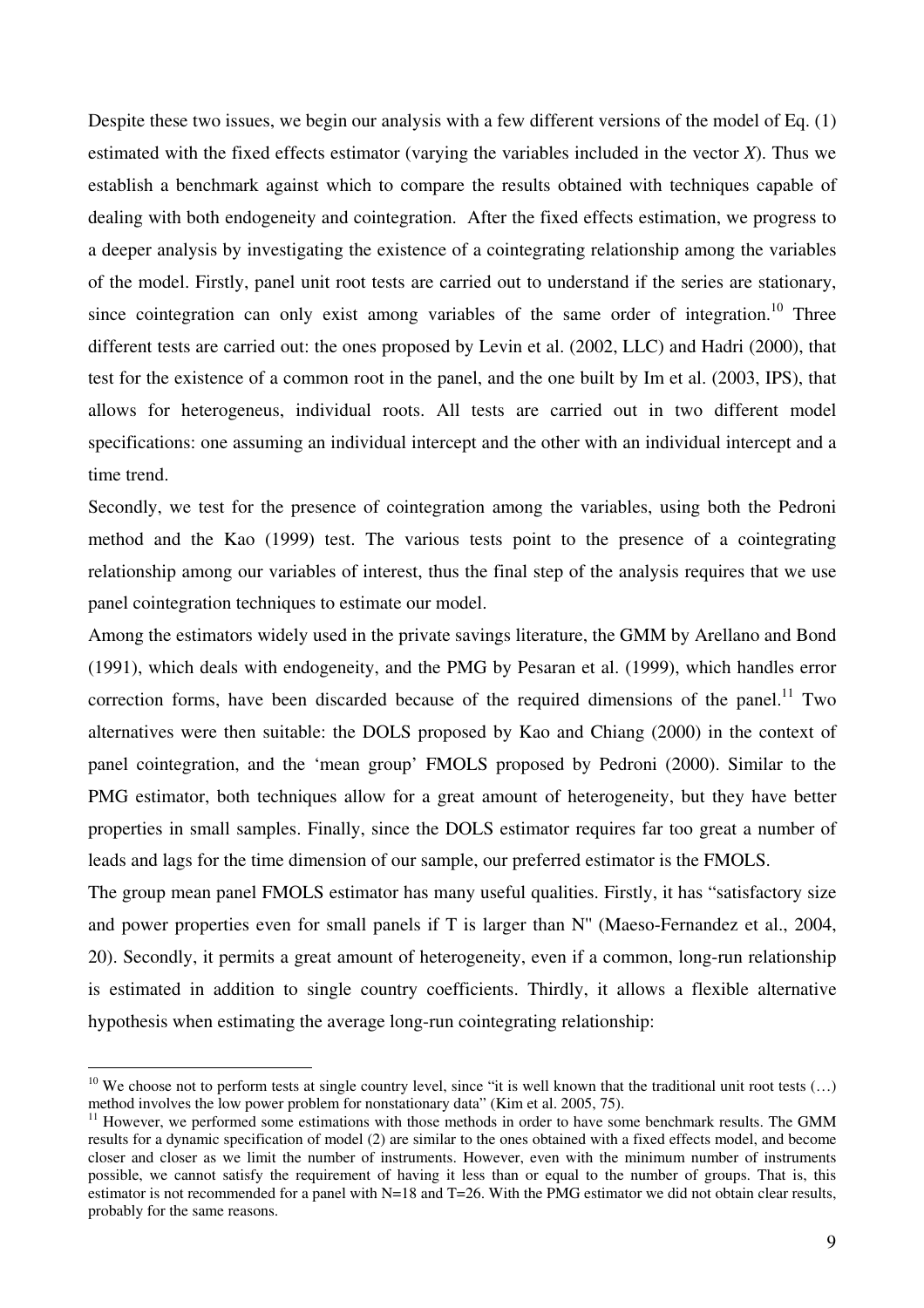$$
H_0: \beta_1 = 0 \text{ vs } H_1: \beta_1 \neq 0
$$
  

$$
H_0: \beta_2 = 0 \text{ vs } H_1: \beta_2 \neq 0
$$

Since neither evidence, nor theory can suggest a possible value of the alternative hypothesis the model's flexibility is seen as advantageous.<sup>12</sup> Lastly, this estimator takes into account the possible correlation between the error term and the differences of the regressors, and therefore makes nonparametric adjustments to the dependent variable before estimating the long run relationship. The long run coefficient estimators can be written as follows:

$$
\hat{\beta}_{FM} = \left(\sum_{t=1}^{T} x_{i,t}^{*} x_{i,t}\right)^{-1} \sum_{t=1}^{T} \left(x_{i,t}^{*} y_{i,t}^{*} - T \hat{\lambda}_{i}\right)
$$
\n(3)

where  $y^*$  are the regressands adjusted for the covariance between the error term and  $T\hat{\lambda}$  is the adjustment for the presence of a constant term.

The FMOLS estimator requires that no more than one cointegrating vector among the variables of the model be present, thus we must be careful to choose explanatory variables so that we do not violate this requirement. We use the following procedure. We first estimate the model of equation (1) with the wealth variables only. We then enrich the model with variables taken from the private savings literature, adding them one at a time, to see if they are significant and if they influence the coefficient of the wealth measures. We use those results, the results from the fixed effects estimation, and the conclusions reached in the past savings literature, to estimate a final, more comprehensive model capable of grasping the real importance of wealth in determining savings in the long-run. Additional cointegration tests among the final variables are carried out to ensure that we are using the estimator properly.

## **4. Estimation results**

 $\overline{a}$ 

Table 2 reports the results of the fixed effects estimation of various specifications of equation (1). Specification 1 is very parsimonious, as the two measures of wealth are the only explanatory variables. The other specifications include more regressors to check if the importance of the two measures of wealth is affected. Specifications 2 and 3 include all the variables of the dataset: the two measures of wealth, the dependency ratio (the standard one in specification 2, the elderly ratio

 $12$  See Carroll et al. (2006) for a critical point of view on the reliability of the use of cointegration in the analysis of wealth, consumption/savings and income.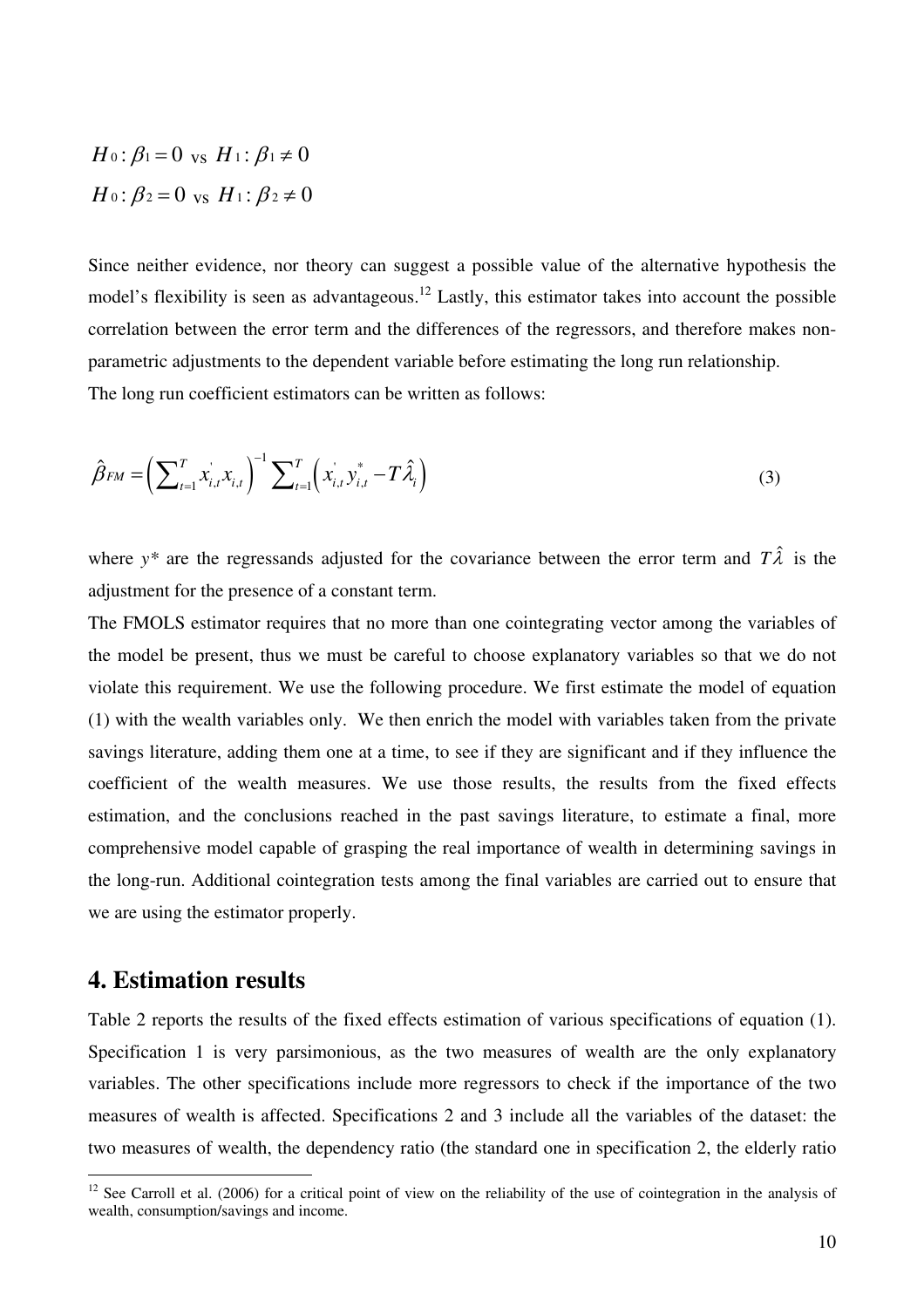in specification 3), liquidity constraints, inflation and the long term interest rate. Specifications 4 and 5 include only household wealth and the two variables that have proven to be the most important in the previous model specifications: government savings and the two dependency ratios. All the estimations are carried out both without and with time dummies added; this latter specification is indicated with 'td' after the number of the model.

Table 2 shows that the coefficients of the two measures of wealth negatively affect savings, as expected, when they appear as the only explanatory variables of the model. In this case, they account for one third of the variability of household savings. However, when other explanatory variables are added, both financial and tangible/housing wealth maintain significant coefficients only in model 5. Across all the specifications, the wealth coefficients are indeed very low, suggesting an elasticity not higher than .03. This value lies in the lower range of the estimates of the previous literature. On the contrary, the importance of government savings and of the dependency ratios seems to hold across most of the models. Their coefficients are negative and significant at conventional levels in most cases. In all models, the introduction of time dummies leads to lower coefficients for both measures of wealth, but does not affect dramatically the results.

Overall, the fixed effect estimation suggests that wealth negatively affects household savings at panel level, even if its importance diminishes, and sometimes vanishes, when other important determinants of savings are included in the model. But, we do not want to derive strong conclusions from these preliminary fixed effects estimates. Rather, we use these results to guide our analysis using panel cointegration techniques. We start with panel unit root tests.

The results of three different panel unit root tests (LLC, IPS and Hadri) for the series both in levels and in first differences are reported in Table 3. For the LLC and the IPS tests, the choice of the appropriate lag-lenghts are made according to the Schwarz-Bayesan Information Criterion.

Starting from the LLC and the IPS tests, we fail to reject the null hypothesis of nonstationarity at conventional levels for household savings, the two measures of wealth and liquidity constraints. In the case of the two dependency ratios the evidence is mixed, while the null is rejected for the other variables: inflation, long term interest rate and government savings (even if the LLC does not yield clear results). The Hadri test seems to over-reject the null hypothesis of stationarity. However, due to the results of the other tests, it can be concluded that household savings, the two measures of wealth and liquidity constraints appear to be integrated of order 1 in our dataset. The other variables seem to be stationary, even if particular attention is required to read the results for the two dependency ratios. The first dependency ratio (*odr*) appears to be stationary only when a time trend is not included in the specification, while for the other dependency ratio results change dramatically depending on the test.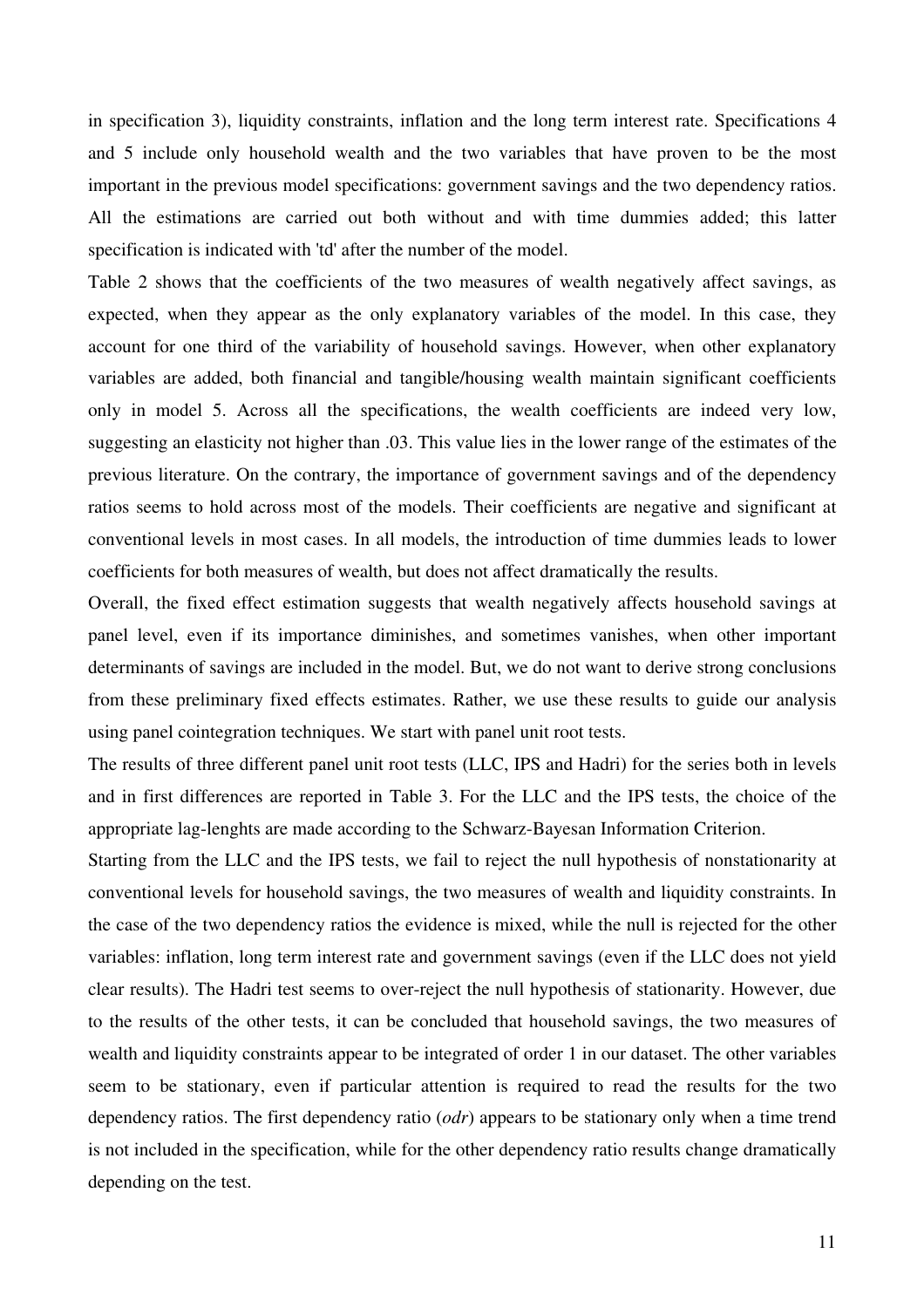Among the variables that appear to be integrated of the same order, it is necessary to look for a cointegrating relationship. Firstly, we check for the existence of cointegration among the dependent variable and the two measures of wealth that are our main subject of interest and are included in every model version that we estimate. Secondly, since we need to be sure that there is only one cointegrating relationship, we also check for the existence of cointegration among the explanatory variables: if present, we cannot apply the FMOLS estimator to estimate the model described by equation (1). Results of both the Pedroni and the Kao tests are reported in Table 4 for two different specifications: with an intercept only and with an intercept and trend. Considering the Pedroni statistics in table 4, we chose to report only the two most meaningful ones according to the characteristics of our panel, that is, the non-parametric (PP) and the parametric (ADF) t-statistics. We exclude other statistics for the following reasons. Firstly, the v and the rho statistics are more reliable when the time dimension is at least equal to 100, which is not the case.<sup>13</sup> Secondly, the within-dimension weighted statistics are excluded in favor of the unweighted statistics because the unweighted statistics perform better in small samples. Thirdly, we chose to report the Kao test, even though it does not allow for heterogeneity between groups. The results from the Kao test are inconsistent with the results from the Pedroni tests, but we believe that we can ignore the Kao test results because, as mentioned, they neglect heterogeneity. Finally, we concentrate on the results of the specifications with the intercept only, since the trend is excluded in the model that we estimate.

The tests seem to point towards the existence of cointegration among household savings and the two measures of wealth (the null hypothesis of no cointegration is rejected in 3 cases out of 4). On the contrary, it seems that there are no cointegrating relationships among the explanatory variables. The null hypothesis is never rejected for the case of the two measures of wealth, and it is rejected in only 1 case out of 4 when liquidity constraints and the two dependency ratios are added to the measures of wealth. This confirms that there is only one cointegrating relationship among the variables of the model when the explanatory variables are just financial wealth and tangible/housing wealth, and also when other regressors are added one at a time, as is the case in certain models considered in the next sub-section.

#### **4.1 The FMOLS estimation**

 $\overline{a}$ 

As a preliminary step before estimating the final specification, we estimated seven different versions of the model described by equation (1). In this first stage of the analysis, we use only three

 $13$  "Overall, Pedroni (1997) suggests that the panel-rho statistic seems to be the most reliable when T is large enough; for small T, the parametric group-t statistic and the panel-t statistic appear to have the highest power, followed by the panel-rho statistic" (Maeso-Fernandez et al., 2004, p. 17). Moreover, "Pedroni (1997) reports Monte Carlo simulations indicating that the panel rho and group rho have power ranging from 0 to 20% for samples with T=20, N-20. He finds that the variance-ratio tests consistently produced low power and large size distortions" (Bonham et al., 2004, p. 16).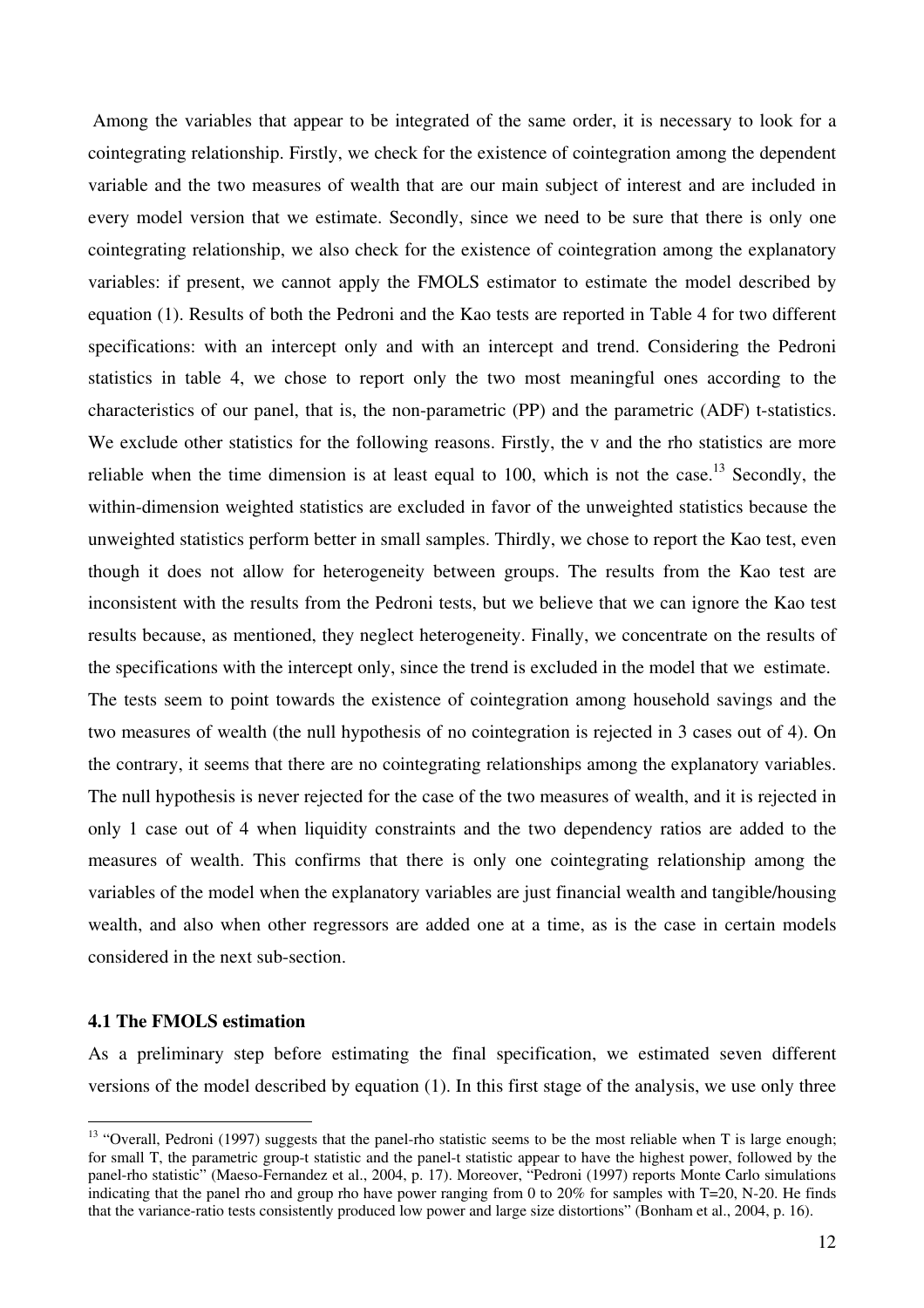regressors. The results of these estimations will be useful to construct the final and more comprehensive model. Only the coefficients for the whole panel are reported, even if we obtained different coefficients for each country in the sample. The right section of Table 5 shows the results for the models when time dummies are added.

The coefficients of the household wealth variables are negative and highly significant in most specifications. Concentrating on the models including time dummies, we can draw the following preliminary conclusions. In all but one case, the coefficients of the two measures of wealth are negative, as suggested by consumer theory. But, in only a few cases are the coefficients of financial wealth significant. On the contrary, tangible/housing wealth has significant and negative coefficients in every specification of the model. Also, the values of the coefficients are generally higher than the ones found with the fixed effects estimation.

Some considerations about the additional explanatory variables are also worthwhile, with one premise: for most variables, the ambiguity from a theoretical point of view is usually confirmed by mixed empirical results in the literature. To make an example, inflation is found to have a negative coefficient by Haque et al. (1999), while Hondroyiannis (2006) estimates a positive relationship with savings. Table 5 shows that the inclusion of time dummies leads to a change of sign for all the additional explanatory variables apart from liquidity constraints (whose coefficient becomes insignificant when time dummies are included). The non-significance of the coefficients of government savings, is particularly striking, since it contradicts both the results of the fixed effects estimation and the ones of the previous literature. Another difference with our preliminary estimation lies in the coefficient of the long term interest rate, which turns out to be significant. What is confirmed here is the low importance of inflation and liquidity constraints, as well as the importance of the dependency ratios.

On the basis of these results, and assessing findings from the literature on private savings, we select the variables that should be included in a correctly specified long run savings function. In addition to the two measures of wealth, we include government savings (based on the findings of the fixed effects estimation, as well as of the savings literature) and the dependency ratio. We exclude inflation, liquidity constraints (because of the predominant non-significant results found in the preliminary estimations), and the long term interest rate (since it has rarely been significant in the previous literature and our fixed effects estimation does not suggest a primary role for it).

Firstly, we must ensure that there is no cointegration among the regressors. Consequently, in Table 6 we report the results of Pedroni's PP and ADF t-statistics. As it is often the case with such tests, the results are unclear. When the intercept alone is included in the specification, the withindimension statistics fail to reject the null hypothesis of no cointegration. The opposite occurs with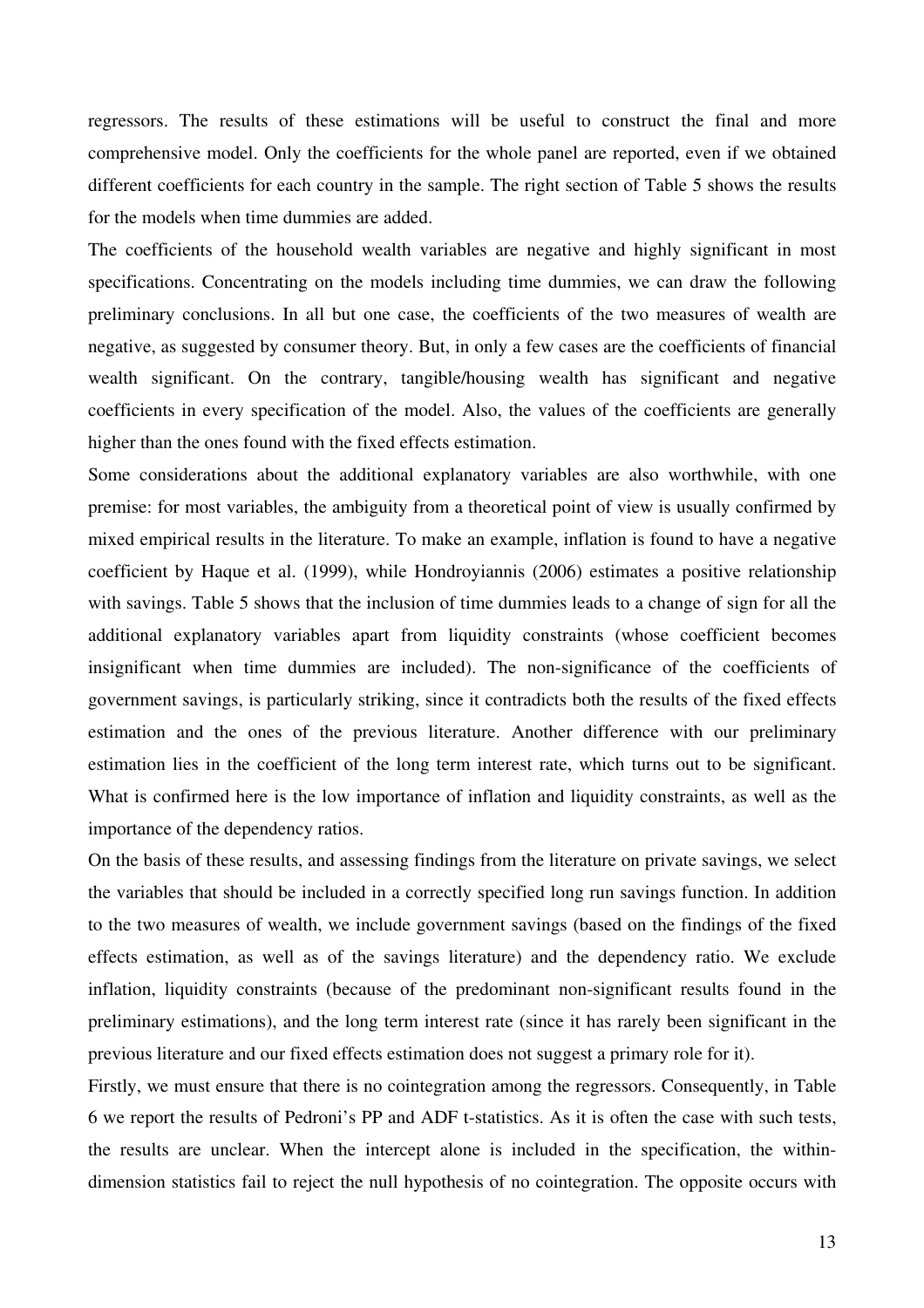the between-dimension statistics. Thus, we proceed to estimate the final model, concentrating on several robustness checks to be sure that our conclusions are not undermined by errors in the econometric method that we chose to apply.

For the final estimation, we present the coefficients for each country in the sample together with the coefficients for the whole panel. Table 7 shows the results of the estimation with one dependency ratio only (when the other dependency ratio is used the results are qualitatively similar). Time dummies and country-specific intercepts are included.

At first glance, Table 7 confirms the existence of a negative relationship between household savings and tangible/housing wealth, since the panel coefficient is negative and highly significant. The elasticity is -0.04, which is within the range of estimates of the previous empirical literature. A negative relationship with savings is also found for government savings and for the dependency ratio. The coefficient of financial wealth is positive, though its value is close to zero. The results seem to confirm the findings of the fixed effects estimation only partially, since in most of the specifications with fixed effects, the coefficients on both measures of wealth were not significant once other variables were included in the model. The high degree of heterogeneity across countries could play a crucial role in explaining this difference. Even though the panel coefficient of the dependency ratio is negative and significant, only 6 countries out of 18 present a similar result, suggesting that excluding one of them could lead to a change in the panel coefficient. The results for the USA are pertinent: the coefficients of the measures of wealth are both positive (even if the coefficient of tangible/housing wealth alone is significant at standard levels). This is a surprising result, since, if it is indeed robust, it would contradict substantial empirical evidence of a positive effect of increases in wealth on consumption, and thus a negative effect on savings.

To confirm whether the results are reliable we perform several robustness checks. Probably the most important check is to re-estimate the model excluding one country at a time. In such a small sample, results could change dramatically with a slight modification such as decreasing the number of countries. Consider the panel level results. In the 18 new estimates, the coefficients of the four variables do not maintain either the same sign, or the same significance, or both jointly. Such a weakness is found both for financial wealth (since the coefficient varies greatly across the 18 new estimates) and for the dependency ratio (since the coefficient changes from negative to positive in half of the new estimates). Also, the coefficient of tangible/housing wealth is positive in 3 cases, while government savings is positive only when Germany is excluded from the sample. However, half of the countries in the sample maintain significant and negative coefficients for tangible/housing wealth and government savings variables in all the new estimates, which we may read as a proof of the importance they exert on household savings. Moreover, the surprising results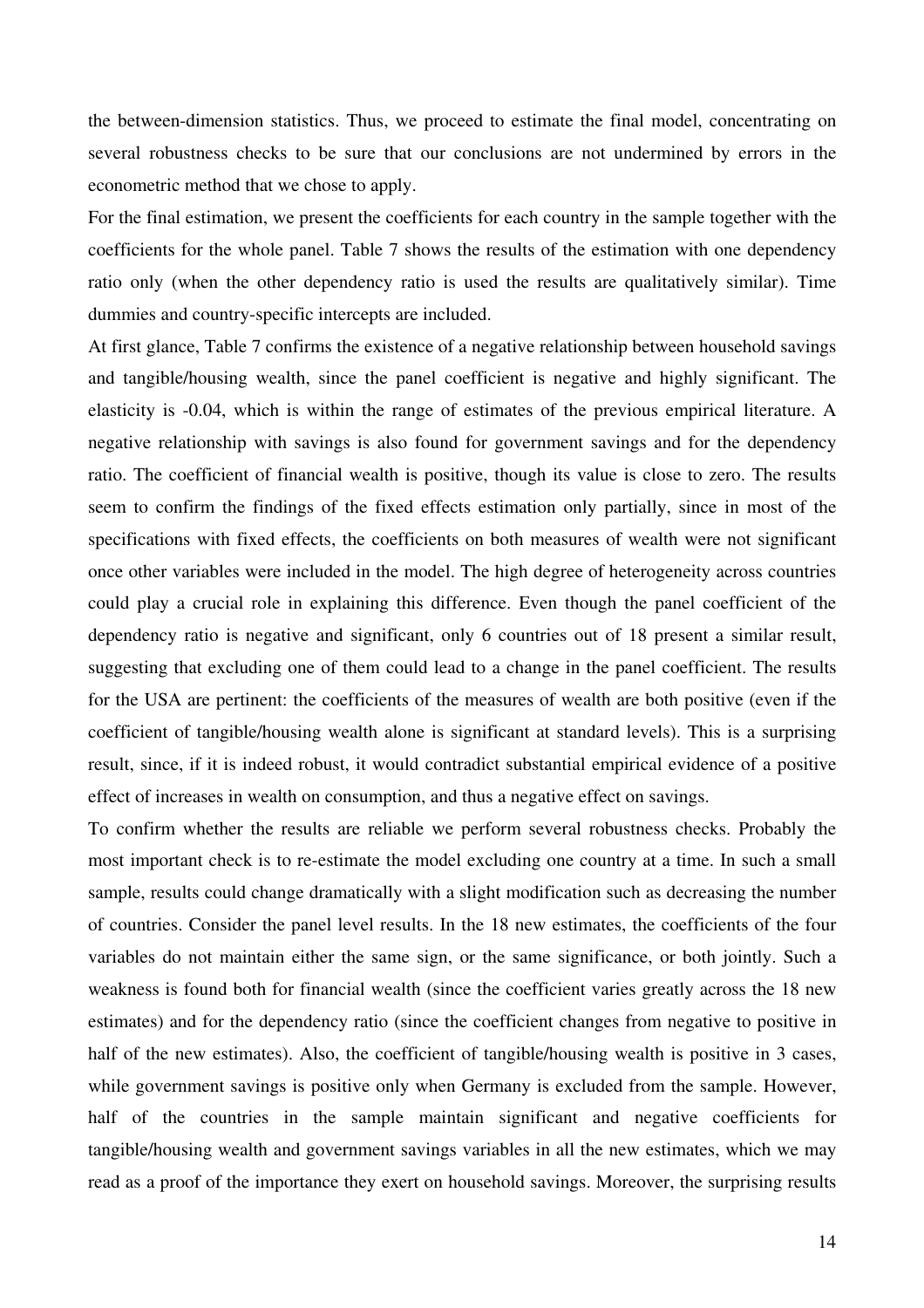of the US case hold across all specifications, suggesting that the negative relationships for tangible/housing wealth and government savings does not hold for the US economy.

Another robustness check is the re-estimation of the model with the elderly dependency ratio in place of the other one. Though small differences appear, we reach similar conclusions. The results for tangible/housing wealth appear to hold more strongly than before and the US case presents the same surprising results. This finding appears to be the most robust. For the entire panel of developed countries, we may also speak of weak evidence favoring the existence of negative effects on household savings from tangible/housing wealth and from government savings.

We performed two additional robustness checks. In the first check, two alternative dependent variables were used to re-estimate the final model: the ratio between household savings and GDP, for which the results do not change substantially, and the ratio between private savings and GDP. With the latter, the result strengthens the coefficients of government savings, which become negative and significant for most countries, as well as at the panel level, in line with the previous literature. At the same time, and as expected, both measures of wealth lose their importance, while mixed evidence is presented for the dependency ratios.

As a last robustness check, all the models were re-estimated with a different proxy for tangible/housing wealth, with the number of households replaced by the population (following Case et al., 2005, more closely). The results do not change substantially.

## **5. Conclusions**

In order to study aggregate household savings this paper merges two strands of literature. Because it establishes a long-run relationship between savings and several explanatory variables, the model is embedded in a larger literature relating to aggregate private savings. Since the main idea was to test the relevance of the literature on consumption and the wealth effect, the main regressors were two measures of household wealth (financial wealth and tangible/housing wealth). A great effort was devoted to collecting net financial wealth data and the data that were used to build the proxy for tangible wealth. To test their importance in a comprehensive model, the preferred specification contained a variable for government savings, which has often explained private savings in the previous literature, and a dependency ratio.

Using an econometric framework that allows great heterogeneity, this paper finds evidence that tangible/housing wealth in developed countries negatively affected household savings in the period 1980-2005. The estimated elasticity (-0.04) is consistent with the literature on the wealth effect. This is true even when government savings and other variables from the literature on private savings enter the model. A similar effect for financial wealth does not seem evident. The results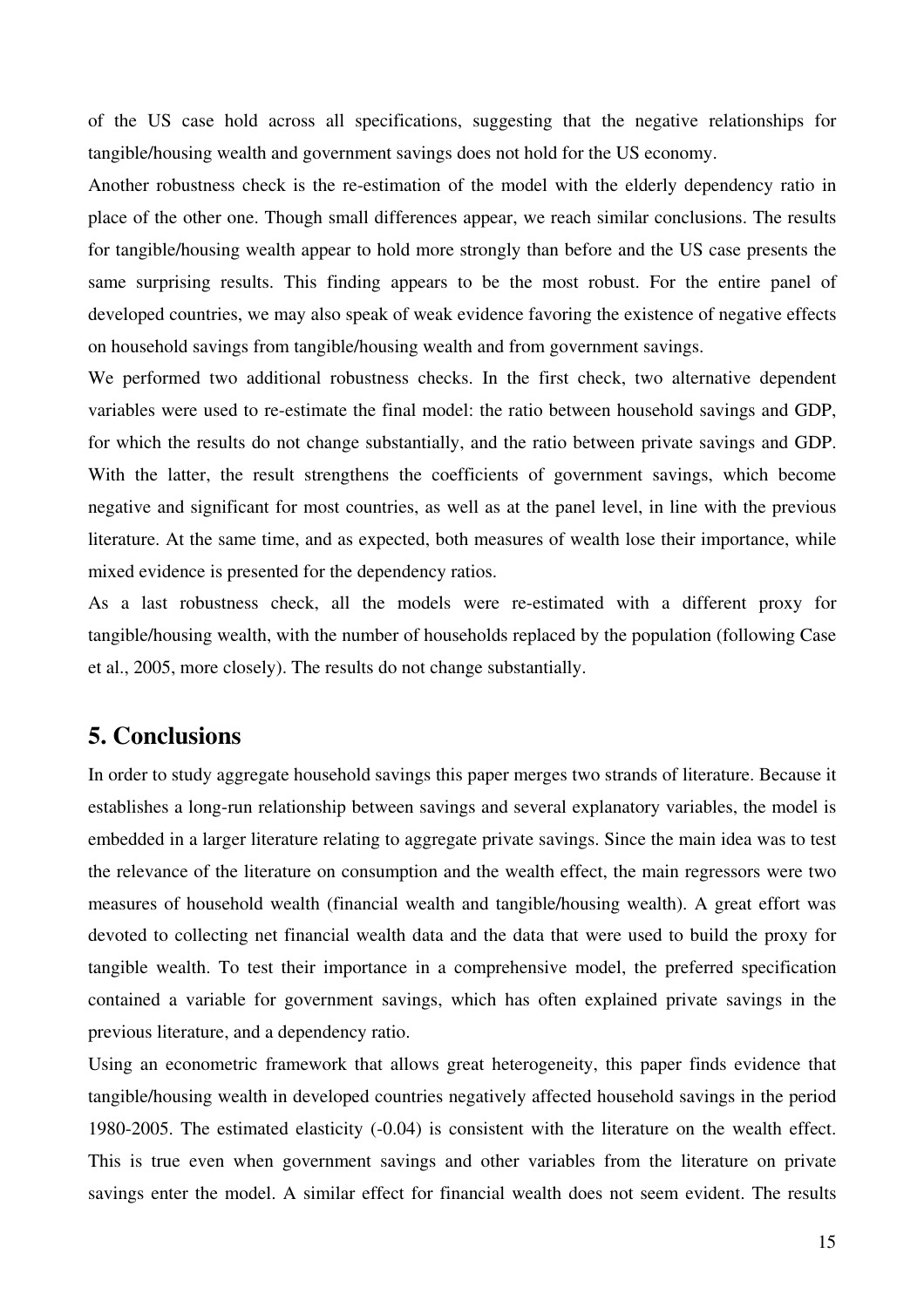provide partial support for the authors currently blaming the housing market boom for the decline in household savings ratios. However, since the decline is a longer period phenomenon, it only constitutes a part of the underlying story. For the period under consideration, household tangible/housing wealth increased for most of the countries in the sample for many reasons additional to the behavior of prices. For instance, the developments of home ownership rates should be taken into account when speaking about household wealth. Lastly, the US results with the final model show a positive coefficient for tangible/housing wealth, providing evidence against the existence of an aggregate wealth effect in the US. This is particularly striking, since for the US there is substantial empirical evidence supporting a significant negative wealth effect on savings. In our model we control for the possible effects of national peculiarities, since we included countryspecific dummies in the final specification. The lack of a universal health care system in the US is therefore appropriately taken into account and should not be thought of driving our results.

Our analysis suggests that when other explanatory variables enter the analysis, the negative effects of wealth increases on household savings disappear. This is in line with other studies that present doubts about the channels by which the wealth effect operates (Poterba, 2000, and McCarthy and Steindel, 2006). Consider the following explanation. While rising property prices may exert a negative influence on savings for home owners, they could exert the opposite effect on households planning to buy houses because they would be forced to save more to buy more expensive houses. Both effects can be captured by our tangible/housing wealth variable, since it reflects movements of property prices, as explained in Section 3. Our analysis suggests that the positive wealth effect of households intending to buy offsets the negative effect enjoyed by home owners. This suggests that policy authorities that are willing to act to increase savings should not wait for housing prices to decrease to see an increase in household and private savings. Instead, they should take actions to correct savings independently of the movements of housing prices. Consequently, the causes of the decline in aggregate household savings must relate to something else. For example, Blanchard (2007) suggests that, in addition to public dissaving, incorrect expectations about retirement benefits and health care could be at the root of the US household behavior. Both are variables that can be influenced by the fiscal authorities, for example via information campaigns.

To conclude, since the importance of other variables related to the life-cycle model could be tested, additional work is definitely required. Finally, it would be interesting to perform a detailed analysis of household savings for the US case, still using variables both from the wealth effect theory and from the private savings literature. Expanding the analysis using data at the household or individual level seems to be the natural extension of the present work to study additional features that cannot be grasped with aggregate data. For example, age-related considerations and the effects that the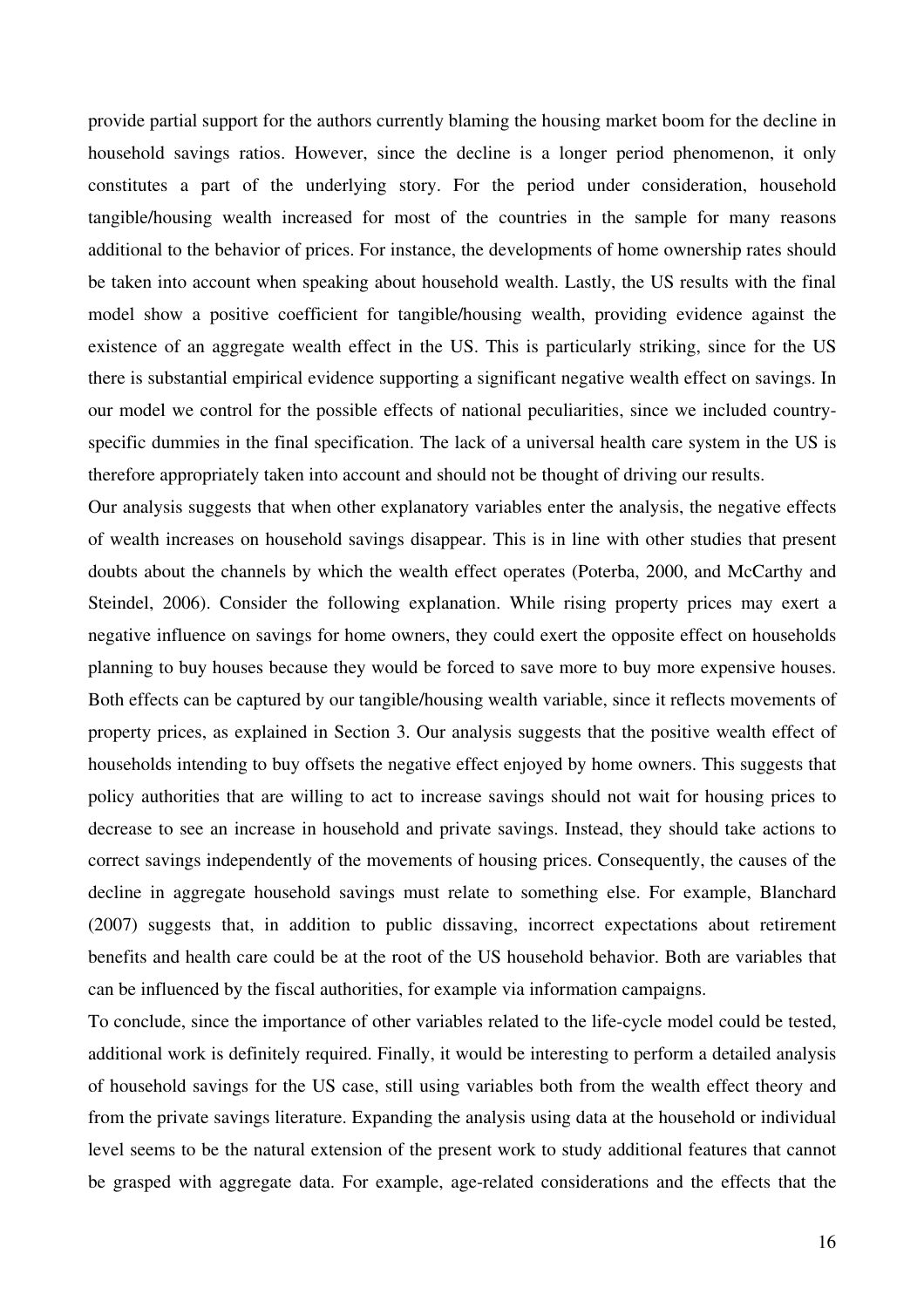distribution of wealth among households could present are better analyzed with micro data and several authors suggest that it could play an important role in determining the wealth effect.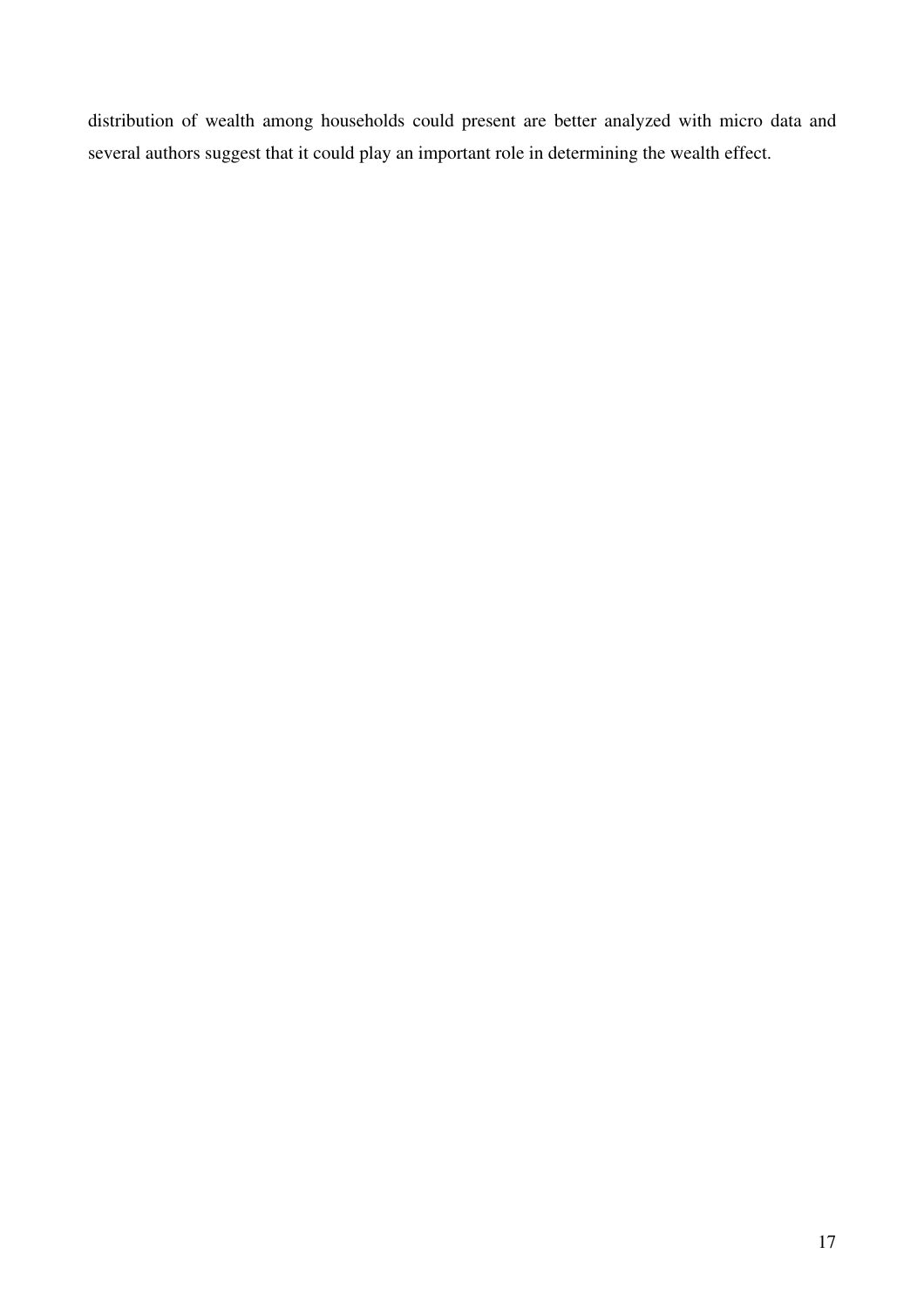## **Data Appendix**

Household savings (Savh). The variable is constructed by dividing SAVH (household saving) by GDP (gross domestic product). The source for both series is the OECD Economic Outlook No. 81, June 2007.

Household financial wealth (Wf). The variable is constructed by dividing the Net financial wealth (assets – liabilities) by household disposable income (YDH, taken from the OECD Economic Outlook No. 81, June 2007). The sources for financial assets and liabilities are the following: Australia: "Australian National Accounts: Financial Accounts" (5232.0), Australian Bureau of Statistics, Canberra. Austria: OeNB. Belgium: Nationale Bank van België (many thanks to Ms Viviane de Pré). Canada: Riccardo de Bonis, Daniele Fano and Teresa Sbano provided me the data for this and 7 other countries (from now onwards I will refer to this source as dBFS). The data on assets are described in de Bonis, Fano and Sbano (2007). I am really grateful to them for this great help. Denmark: Eurostat Financial Accounts. Finland: Eurostat Financial Accounts. France: dBFS. Germany: dBFS. Italy: dBFS. Japan: dBFS. Netherlands: Eurostat Financial Accounts. Norway: Statistisk Sentralbyrå (many thanks to Mr Torbjørn Rønning). Portugal: estimates produced by Cardoso and Geraldes da Cuhna (2005). Spain: dBFS. Sweden: Statistiska Centralbyrån (many thanks to Mr Michael Wolf and Ms Maria Andersson). Switzerland: Schweizerische Nationalbank. United Kingdom: dBFS. United States of America: dBFS.

Household tangible/housing wealth (Wt). The variable is constructed as described in Section 3. The index has been built thanks to 3 separate variables, each one of them was taken from a number of different sources (the exception being Portugal, since we used the estimation by Cardoso and Geraldes da Cuhna (2005), since data on house prices have proven difficult to be found).

Home ownership rates have been collected from several different national sources. As we realized during the data collection period, there does not exist a unique source for this kind of data for groups of countries. Data on recent years have been published by the United Nations in the "UN Bulletin of Housing Statistics for Europe and North America" (2006). One of the few attempts to merge information to build a rich dataset is Atterhög (2005). This article proved useful especially for the list of national sources for 13 developed countries, even if the data that we collected sometimes differ from the ones reported there. The additional sources that we used are the following: Australia: Australian Bureau of Statistics. Austria: Statistics Austria (many thanks to Ms Johanna Janecek). Belgium: Belgian Census and Population Registers. Canada: Source: Canada Mortgage and Housing Corporation, adapted from Statistics Canada (Census of Canada). Denmark: Statistics Denmark. Finland: Tilastoteskus (many thanks to Mr Petri Kettunen). France: Institut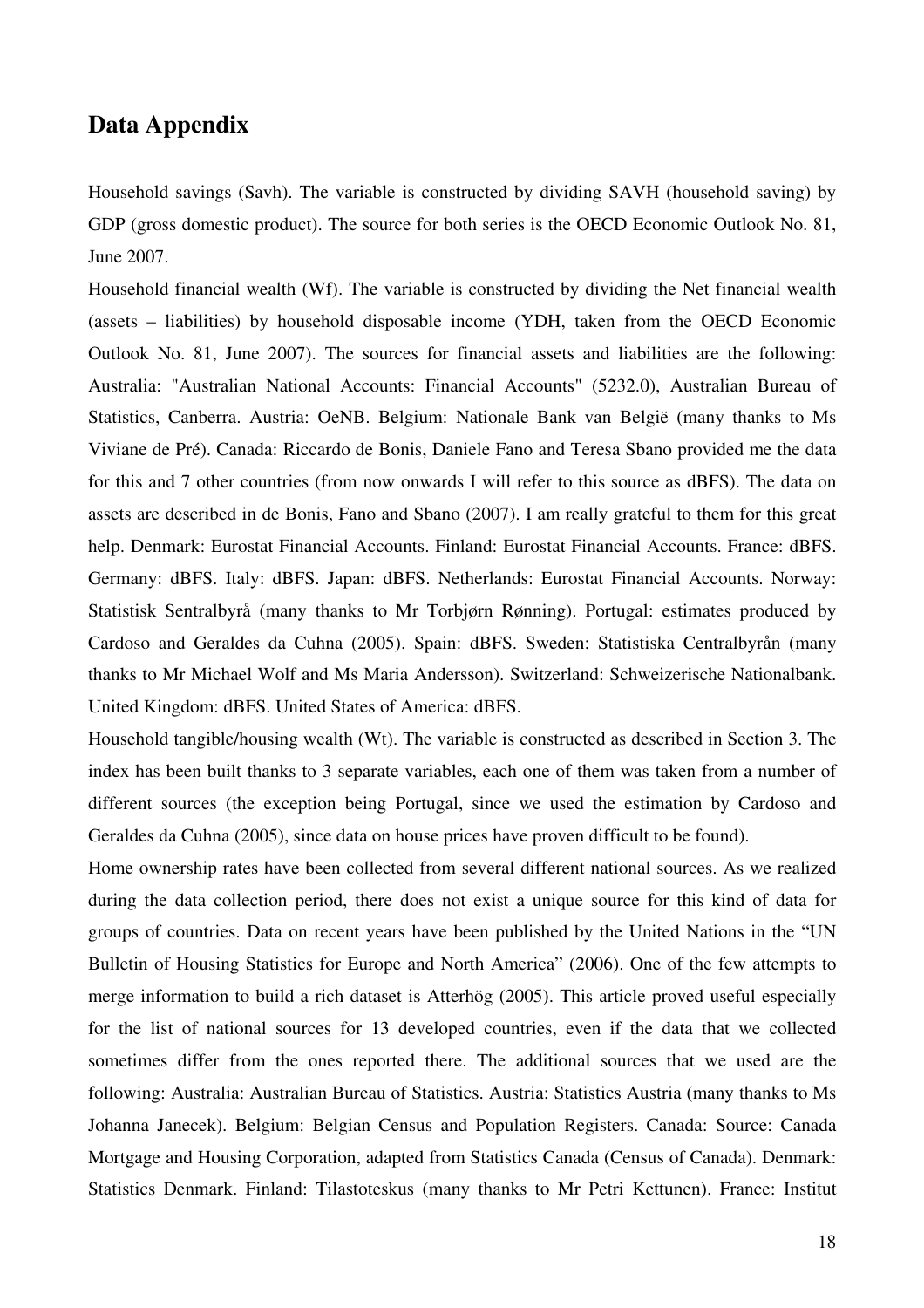National de la Statistique et des Études Économiques. Germany: Atterhög (2005) and United Nations. Italy: Istat (many thanks to Mr Armando Dionisi). Japan: Japan Bureau of Statistics (many thanks to Mr Masao Matsumoto). Netherlands: Atterhog (2005). Norway: Statistisk Sentralbyrå. Spain: Atterhög (2005) and Household Continuous Budget Survey. Sweden: Statistiska Centralbyrån (many thanks to Ms Karin Rosén Karlsson). Switzerland: Swiss Federal Statistical Office. United Kingdom: Statistics U.K. United States of America: U.S. Census Bureau.

Figure A1 illustrates the data that we collected. As far as we know, this dataset is one of the few existing comprehensive datasets on home ownership rates.

The number of households for each country has been calculated by dividing the population (source: World Development Indicators, World Bank) by the household size. For the latter type of data, the article "Indicator Fact Sheet Signals" published by the European Environment Agency (EEA (2001)) has proven useful. Data about the number of households there "are generally based on data collection by national surveys". Data about the latest year of the period of interest have been collected from various other national sources (in some cases data for the whole period have been taken from one of the following national sources): Australia: Australian Government, Department of Family and Community Services. Austria: Statistics Austria. Belgium: 1991, Recensement de la population et des logements de la Direction générale Statistique et Information économique (situation au 1 mars); à partir de 1998, Registre national (situation au 1 janvier) - calculs Direction générale Statistique et Information économique. Canada: Canada's Office of Consumer Affairs (OCA), Consumer Report. Denmark: Statistics Denmark. Finland: Tilastoteskus. France: recensements 1975 à 1990, estimations à partir du recensement 1999, de Sitadel et de l'enquête annuelle de recensement 2005, INSEE et SESP. Germany: Statistiches Bundesamt Deutschland. Italy: Istat. Japan: Japan Bureau of Statistics. Netherlands: Statistics Netherlands. Norway: Statistisk Sentralbyrå. Spain: Census (1991 and 2001), Aceprensa (1981), Spanish Propery News (2006). Sweden: Statistiska Centralbyrån. Switzerland: Census and Global Dem.com. United Kingdom: Communities and Local Government. United States of America: U.S. Census Bureau, Current Population Survey. Figure A2 illustrates the data that we collected. We believe that they show an interesting (although well known) trend for developed countries.

The house price index for all the countries in the sample comes from the Bank for International Settlements (many thanks to Mr Markus Kramer). Here is the detailed source: Residential property prices.csv: "National sources" as per detailed documentation; Residential property prices IT.xls Nomisma; http://www.reinet.or.jp/e/jreidata/a\_shi/index.htm: source for Japanese residential property prices; Annual residential property prices.xls: "BIS calculations based on national data".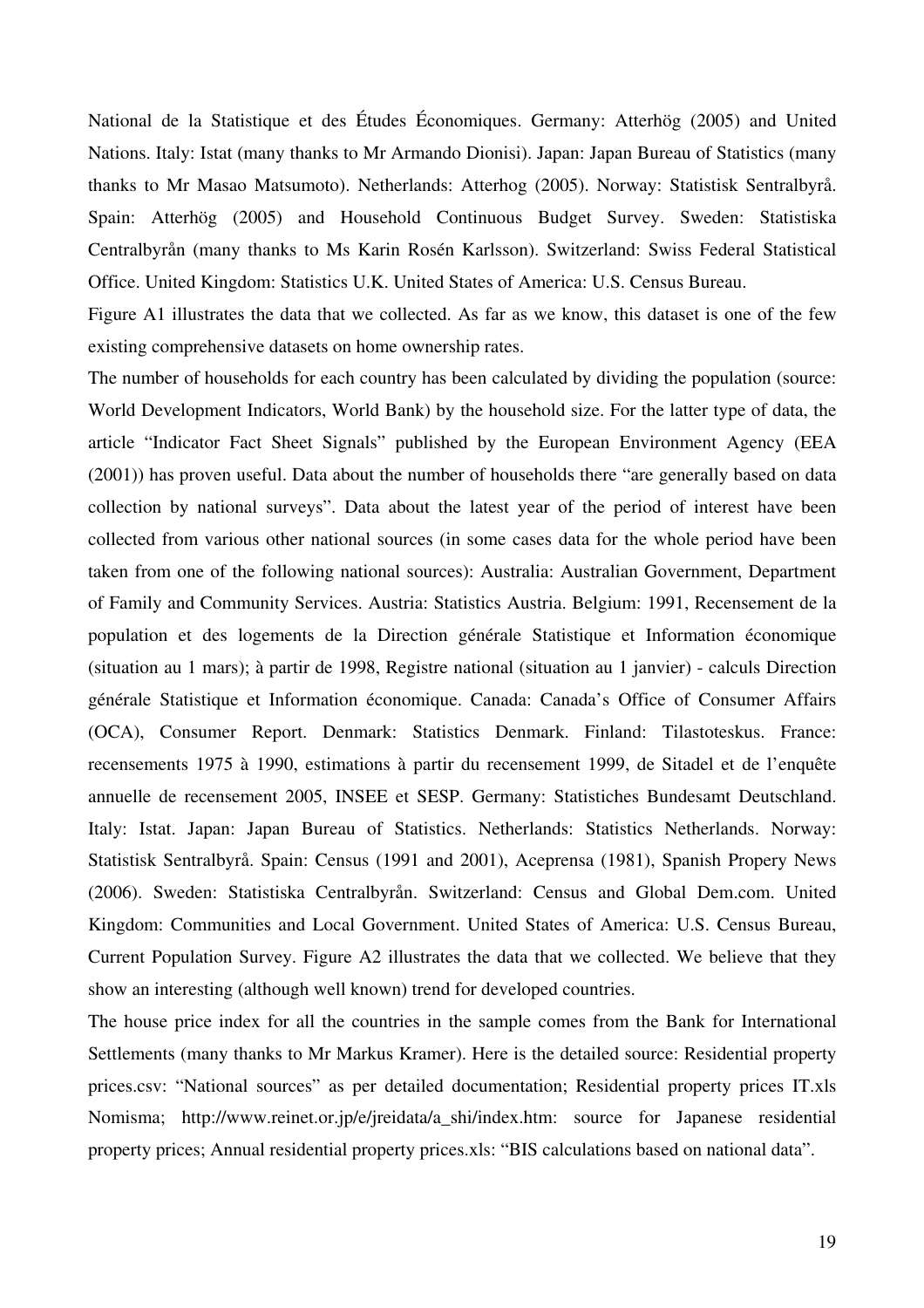We believe that our measure of tangible/housing wealth is very accurate. Tangible wealth data are available only for some countries in the OECD Economic Outlook, and the following table presents the correlation between the OECD data and our measure. Data for Sweden were kindly provided by Mr Michael Wolf, of Statistics Sweden. The correlation is very close to 1 and it is always statistically significant for all countries apart from Germany.

Government savings (Savg). The variable is constructed by dividing SAVG (government saving) by GDP (gross domestic product). The source for both series is the OECD Economic Outlook No. 81, June 2007.

Dependency ratio (dr). The dependency ratio is the ratio of dependents (people younger than 15 and older than 64) to the working-age population (those ages 15-64). The source is the World Bank, World Development Indicators.

Elderly dependency ratio (odr). The difference with the previous dependency ratio lies in the numerator, because only the fraction of population older than 64 is divided by the working age population.

Inflation (infl). Inflation has been calculated as the yearly variation of the Consumer Price Index, taken from the OECD Economic Outlook No. 81, June 2007.

Long term interest rate (r). This is the long-term interest rate on government bonds, taken from the OECD Economic Outlook No. 81, June 2007.

Liquidity constraints (lc). This variable is constructed as the ratio between credit to private sector (source: International Monetary Fund, International Financial Statistics) and GDP (taken again from the OECD Economic Outlook No. 81, June 2007).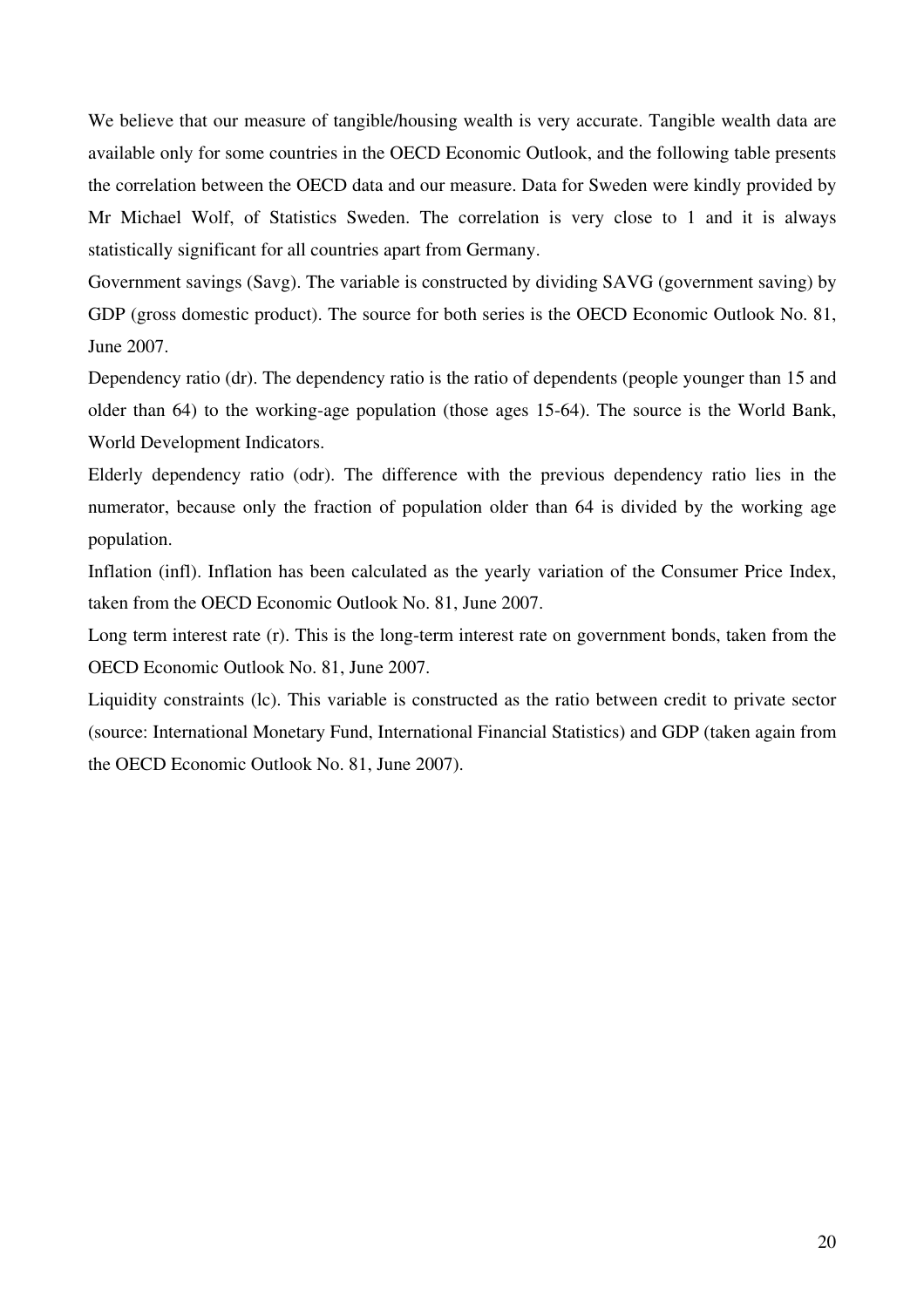## **References**

Ando, A. & Modigliani, F. (1963). The "Life Cycle" Hypothesis of Saving: Aggregate Implications and Tests. *The American Economic Review*, Vol. 53, No. 1, pp. 55-84, March.

Arellano, M. & Bond, S. (1991). Some Tests of Specification for Panel Data: Monte Carlo Evidence and an Application to Employment Equations. *Review of Economic Studies* Vol. 58(2), pp 277-97, April.

Bartiloro, L., Coletta, M. & De Bonis, R. (2007). Italian Household Wealth in a Cross Country Perspective. *Bank of Italy conference: Household Wealth in Italy*, Perugia.

Bernanke, B. (2005). The Global Saving Glut and the U.S. Current Account Deficit, Remarks at the Sandridge Lecture. *Virginia Association of Economics, Richmond, Virginia*, Federal Reserve Board, March.

Bertola, G. & Hochguertel, S. (2007). Household debt and credit: Economic Issues and Data Problems. *Economic Notes*, 36(2):115-146.

Blanchard, O. (2007). Current Account Deficits in Rich Countries. *NBER Working Paper* 12925, February.

Bloom, D., Canning, D. & Graham, B. (2003). Longevity and Life-cycle Savings. *Scandinavian Journal of Economics,* 105(3), 319-338.

Bonham, C. & Gangnes, B. (2007). Fragmentation and East Asia Information Technology Trade. *Applied Economics* Vol. 39, No. 2, pp. 215-228.

Bostic, R., Gabriel, S. & Painter, G. (2009). Housing Wealth, Financial Wealth, and Consumption: New Evidence from Micro Data. *Regional Science and Urban Economics*, Vol. 39, 79-89.

Cardoso, F. & Geraldes da Cuhna, V. (2005). Household Wealth in Portugal: 1980-2004. *Banco de Portugal Economic Bulletin*, Autumn.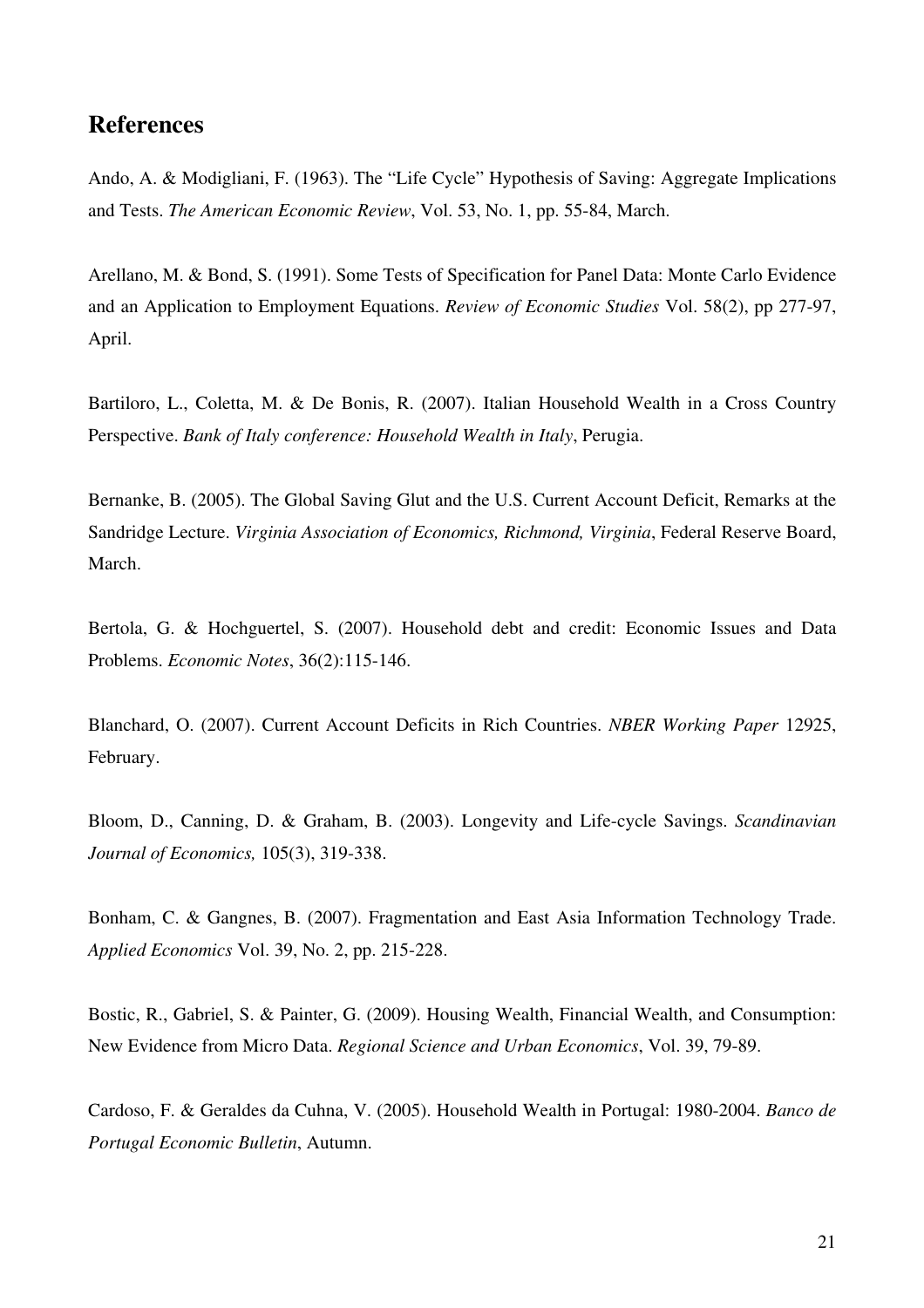Carroll, C., Otsuka, M. & Slacalek, J. (2006). How Large Is the Houseing Wealth Effect? A New Approach. *NBER Working Paper 12476*.

Case, K., Quigley, J. & Shiller, R. (2005). Comparing Wealth Effects: the Stock Market versus the Housing Market. *Advances in Macroeconomics* Vol. 5, Issue 1.

Chandrasekhar, C. P. & Ghosh, J. (2005). The Myth of A Global Savings Glut. *networkideas.org*.

De Mello, L., Kongsrud, P. & Price, R. (2004). Saving Behaviour and the Effectiveness of Fiscal Policy. *OECD Economics Department Working Papers* No. 397.

De Serres, A. & Pelgrin, F. (2003). The Decline in Private Saving Rates in the 1990s in OECD Countries: How Much Can Be Explained by Non-Wealth Determinants?. *OECD Economic Studies* No. 36.

Dooley, M., Folkerts-Landau, D. & Garber, P. (2005). International Financial Stability: Asia, Interest Rates, and the Dollar. *Deutsche Bank Global Research*.

Edison, H. & Sløk, T. (2002). Stock Market Wealth Effects and the New Economy: a Cross-country Study. *International Finance* 5:1, pp. 1-22.

Edwards, S. (1995). Why Are Saving Rates so Different Across Countries?: an International Comparative Analysis. *NBER working paper* No. 5097.

EA. (2001). Household number and size, in "Indicator Fact Sheet Signals 2001," *European Environment Agency*.

Eichengreen, B. (2006). Should There Be a Coordinated Response to the Problem of Global Imbalances? Can There Be One?. *University of California, Berkeley*.

Faulkner-MacDonagh, C. (2003). U.S. Household Saving: Long-Run Determinants and Short-Term Risks, in *United States: Selected Issues, IMF Staff Country Report* No. 03/245, Washington, International Monetary Fund.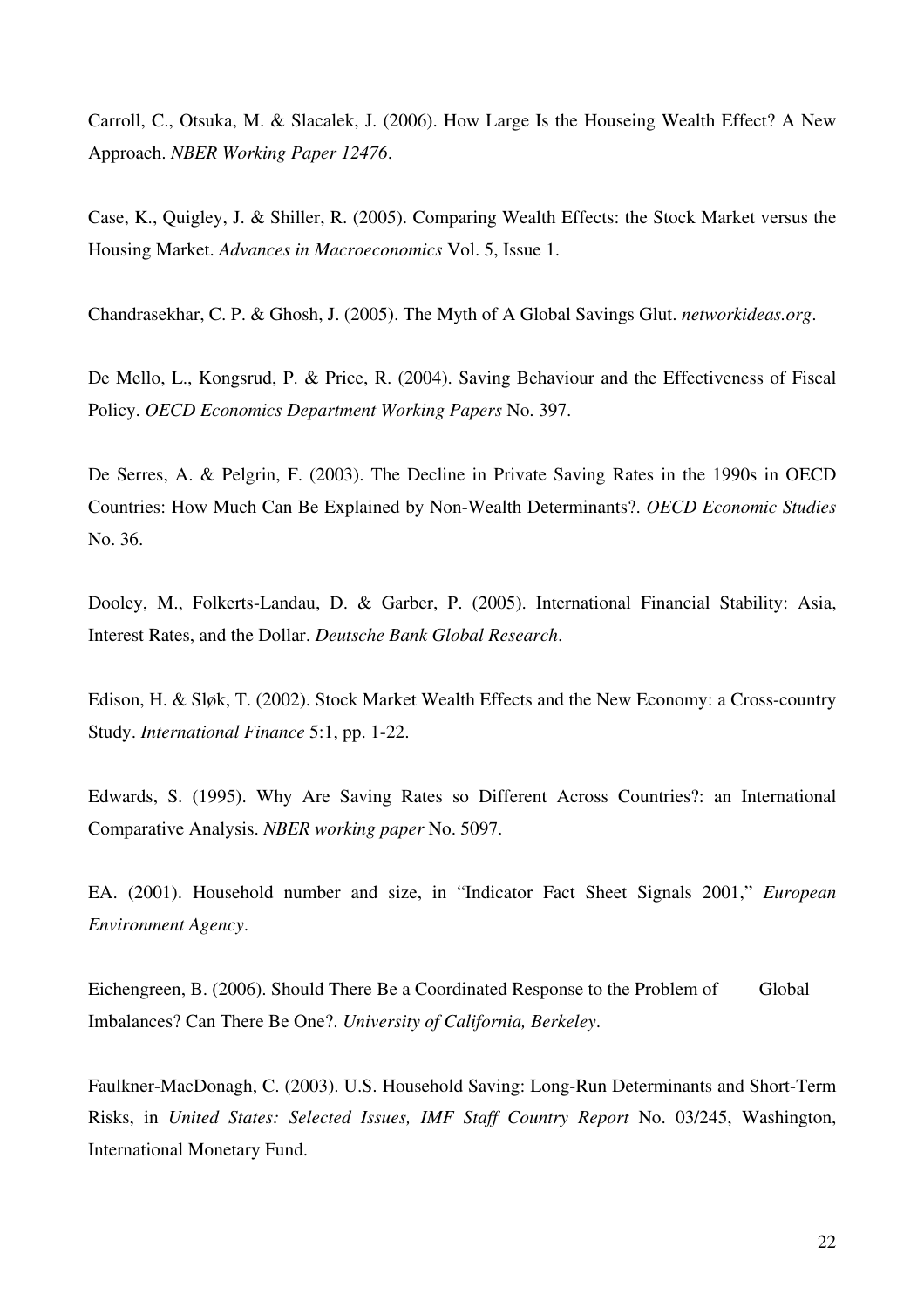Feldstein, M. (2008). Resolving the Global Imbalance: The dollar and the US Saving Rate. *NBER Working Paper*, No. 13952.

Ferrucci, G. & Miralles, C. (2007). Saving Behaviour and Global Imbalances – the Role of Emerging Market Economies. *ECB Working Paper Series* No. 842.

Gray, P. (2004). *The Exhaustion of the Dollar*. London and New York: Palgrave Macmillan.

Hadri, K. (2000). Testing for Stationarity in Heterogeneous Panel Data. *The Econometrics Journal* Vol. 3, Issue 2, pp. 148-161.

Haque, N., Pesaran, H. & Sharma, S. (1999). Neglected Heterogeneity and Dynamics in Crosscountry Savings Regressions. *IMF Working Paper* 99/128.

Heer, B. and Suessmuth, B. (2006). The Savings-Inflation Puzzle. *CESifo Working Paper*, No. 1645.

Hondroyiannis, G. (2006). Private Saving Determinants in European Countries: a Panel Cointegration Approach. *The Social Science Journal* No. 43, pp. 553-569.

Im, K. S., Pesaran, H. & Shin, Y. (2003). Testing for Unit Roots in Heterogeneus Panels. *Journal of Econometrics*, 115(1):53-74.

Jappelli, T. & Pagano, M. (1994). Saving, Growth, and Liquidity Constraints. *Quarterly Journal of Economics* No. 109(1), pp. 83-109.

Juster, F. T., Lupton, J., Smith, J. & Stafford, F. (2006). The Decline in Household Saving and the Wealth Effect. *The Review of Economics and Statistics*, Vol. 88, No. 1, pp. 20-27.

Kao, C. (1999). Spurious Regression and Residual-based tests for Cointegration in Panel Data. *Journal of Econometrics* Vol. 90, Issue 1, pp. 1-44.

Kao, C. & Chiang M. (2001). On the Estimation and Inference of a Cointegrated Regression in Panel Data. *Advances in Econometrics* No. 15, pp. 179-222.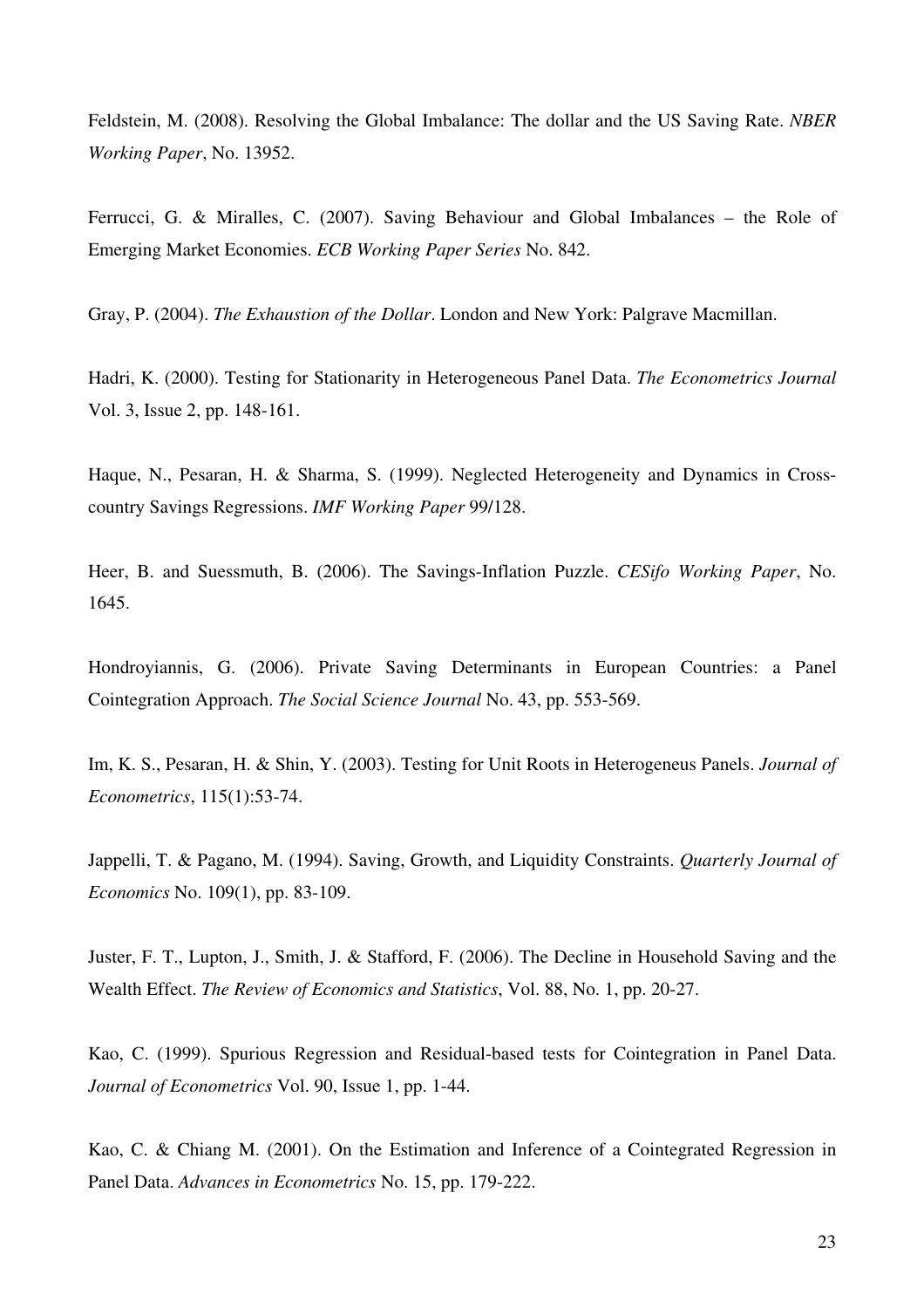Kim, H., Oh, K. & Jeong, C. (2005). Panel Cointegration Results on International Capital Mobility in Asian Economies. *Journal of International Money and Finance* No. 24, pp. 71-82.

Levin, A., .Lin, C. & Chu, C. (2002). Unit Root Tests in Panel Data: Asymptotic and Finite-sample Properties. *Journal of Econometrics* Vol. 108, Issue 1, pp. 1-24.

Loayza, N., Schmidt-Hebbel, K. & Servèn, L. (2000). What Drives Private Saving Across the World?. *The Review of Economics and Statistics* Vol. 82 No. 2.

Maeso-Fernandez, F., Osbat, C. & Schnatz, B. (2004). Towards the Estimation of Equilibrium Exchange Rates for CEE Acceding Countries: Methodological Issues and a Panel Cointegration Perspective. *ECB Working Paper Series* No. 353.

McCarthy, J. & Steindel, C. (2006). Housing Activity, Home Values and Consumer Spending. *Proceedings*, pp. 78-89.

Paiella, M. (2007). The Stock Market, Housing and Consumer Spending: a Survey of the Evidence on Wealth Effect. *Bank of Italy conference: Household Wealth in Italy*, Perugia.

Pedroni, P. (2000). Fully Modified OLS for Heterogeneus Cointegrated Panels. *Advances in Econometrics,* Vol. 15, pp. 93-130, Elsevier Science Inc.

Pesaran, H., Shin, Y. & Smith, R. (1999). Pooled Mean Group Estimation of Dynamic Heterogeneus Panels. *Journal of the American Statistical Association* No. 94, pp. 621-634.

Poterba, J. (2000). Stock Market Wealth and Consumption. *The Journal of Economic Perspectives*  Vol. 14, No. 2.

Roubini, N. & Setser, B. (2004). The US as A Net Debtor: The Sustainability of the US External Imbalances. *NYU*.

Sarantis, N. and Stewart, C. (2001). Saving Behaviour in OECD Countries: Evidence from Panel Cointegration Tests. *The Manchester School* No. 69(s1), pp. 22-41.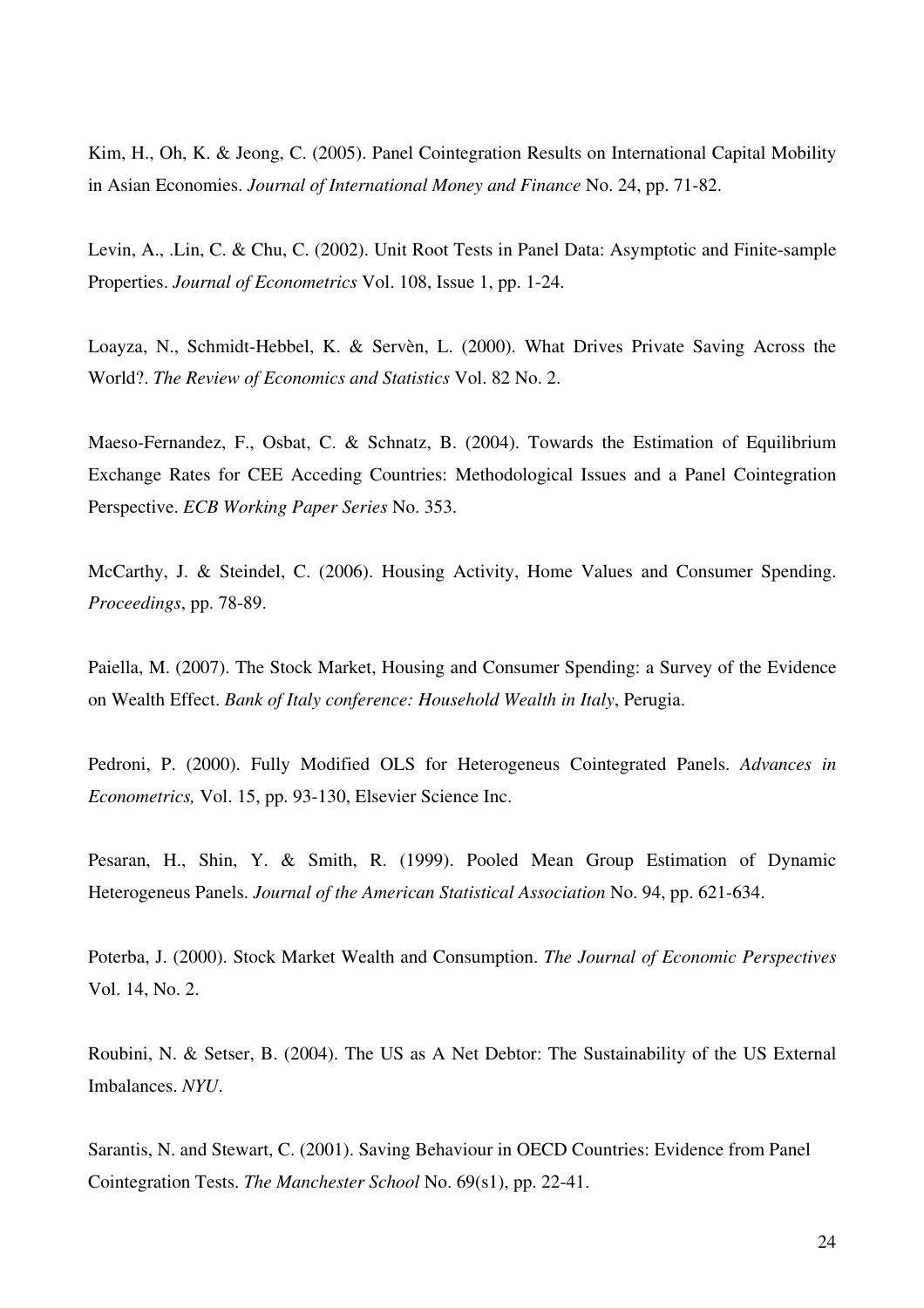Skinner, J.S. (1996). Is Housing Wealth a Sideshow? *Advances in the Economics of Aging*, 1996.

Slacalek, J. (2006). What Drives Personal Consumption? The Role of Housing and Financial Wealth. *Discussion Papers of DIW Berlin*.

Summers, L. (2003). The United States and the Global Adjustment Process. *Speech at the Third Annual Stavros S. Niarchos Lecture*, Institute of International Economics.

Terrones, M. & Cardarelli, R. (2005). Global Imbalances: A Saving and Investment Perspective, in *IMF World Economic Outlook*.

Truman, E. (2004). Budget and External Deficits: Not Twins but the Same Family, in: Kopcke, R., G. Tootell and R. Triest eds., *The Macroeconomics of Fiscal Policy*, Cambridge and London: MIT Press.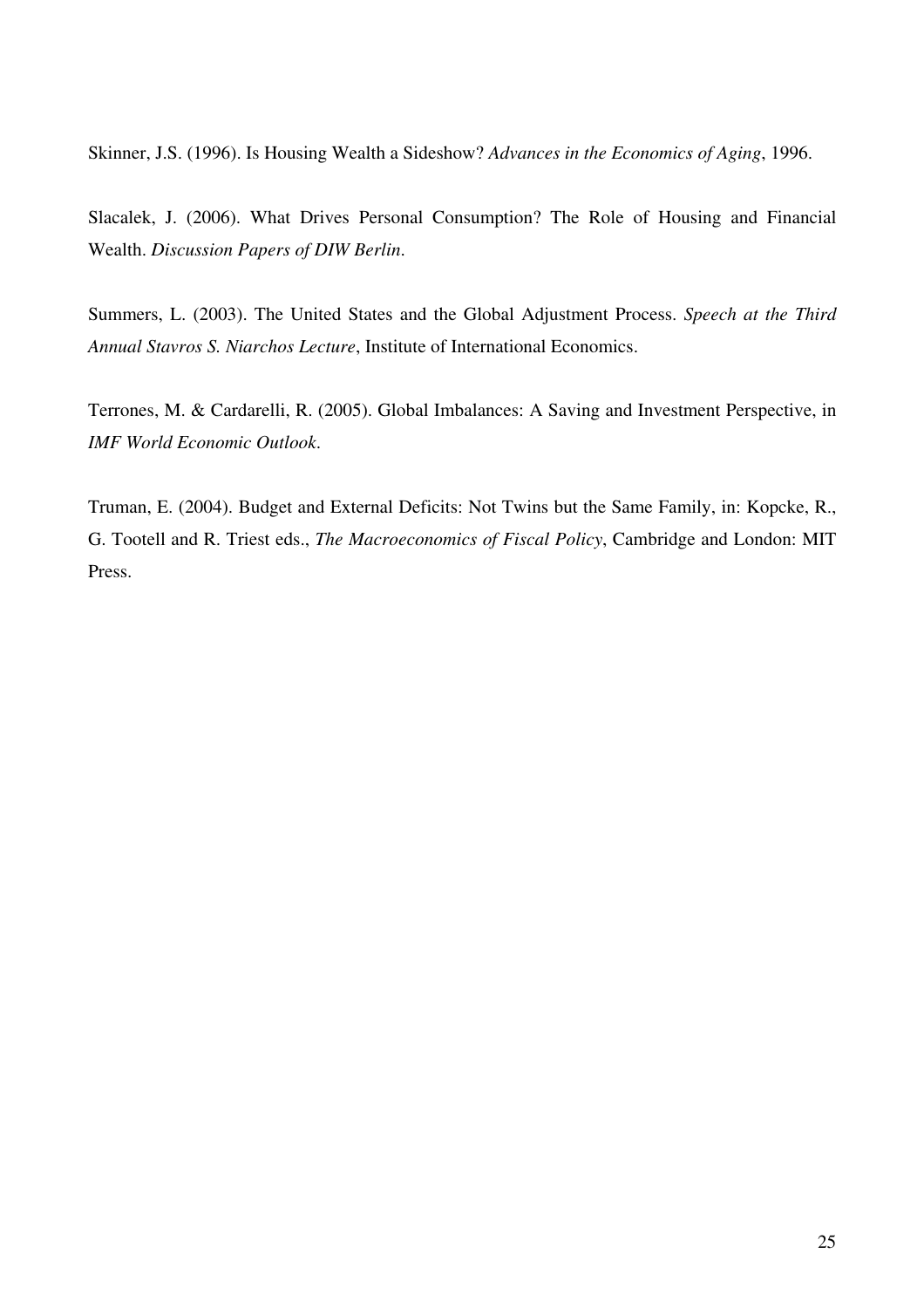## **Figures and Tables**



Figure 1. Declining private saving rates in some developed countries

Figure 2. Declining household saving rates in developed countries

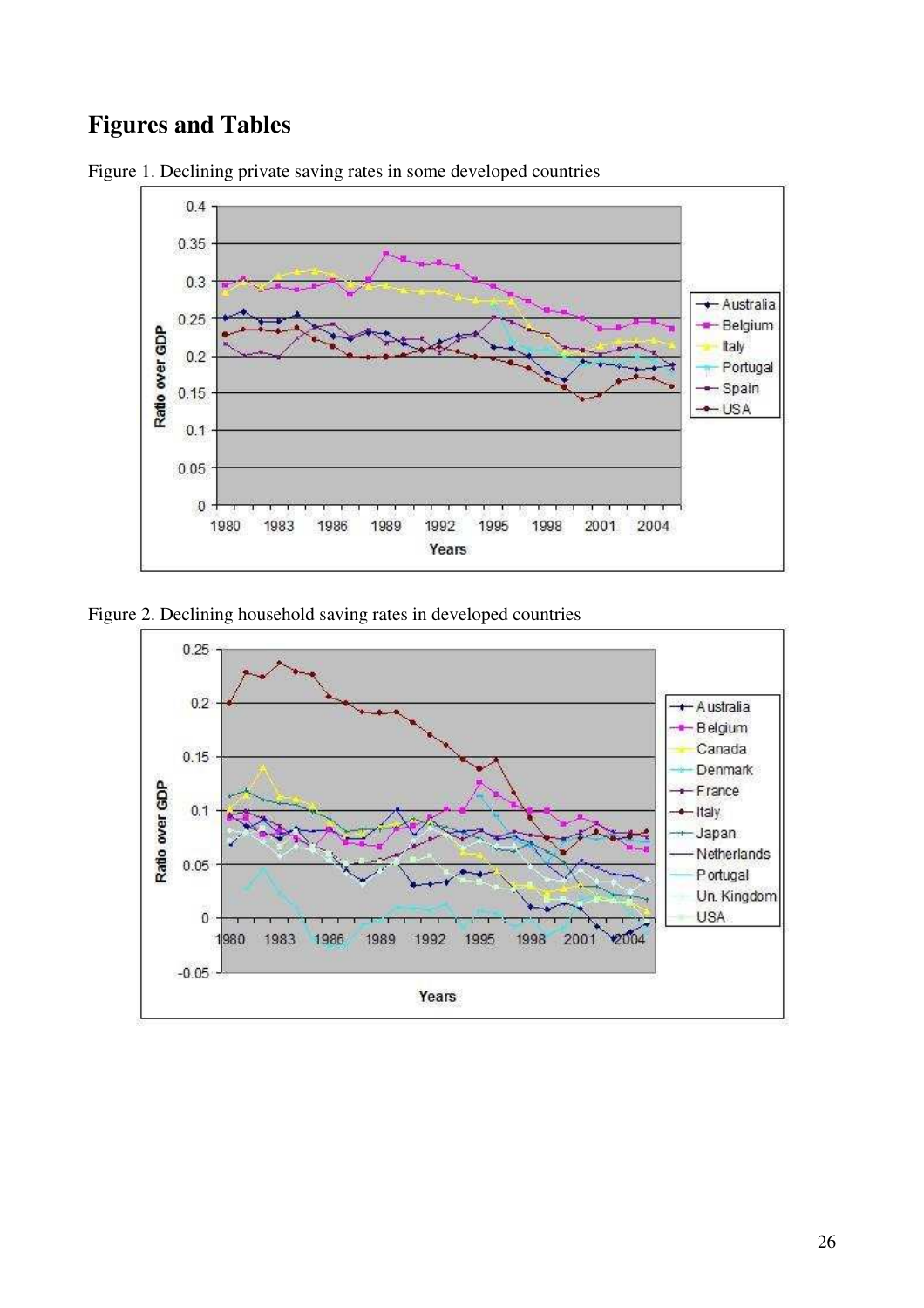

Figure 3. Financial wealth in developed countries

Figure 4. Tangible/housing wealth in developed countries

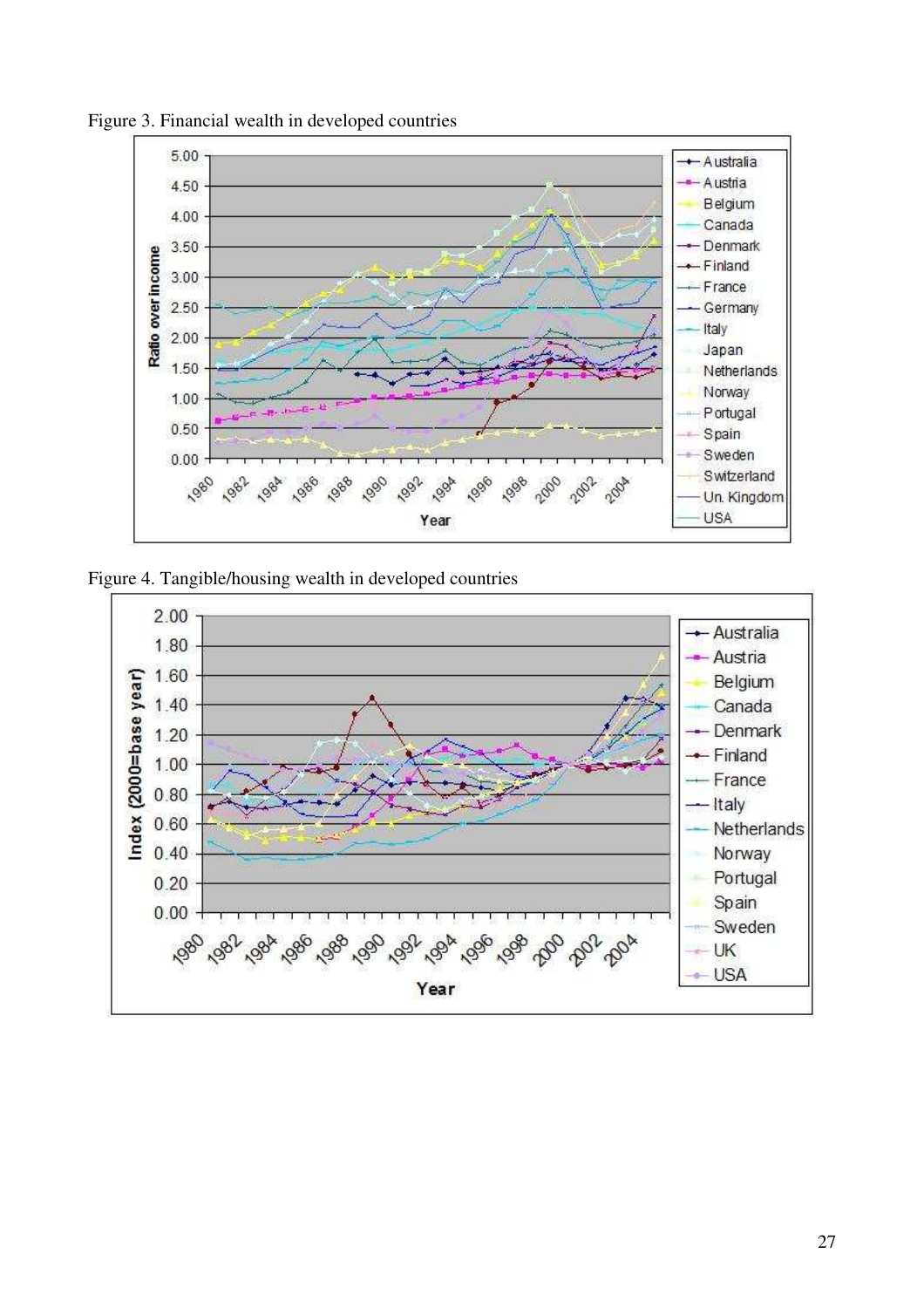

Figure A1. Home ownership rates in developed countries



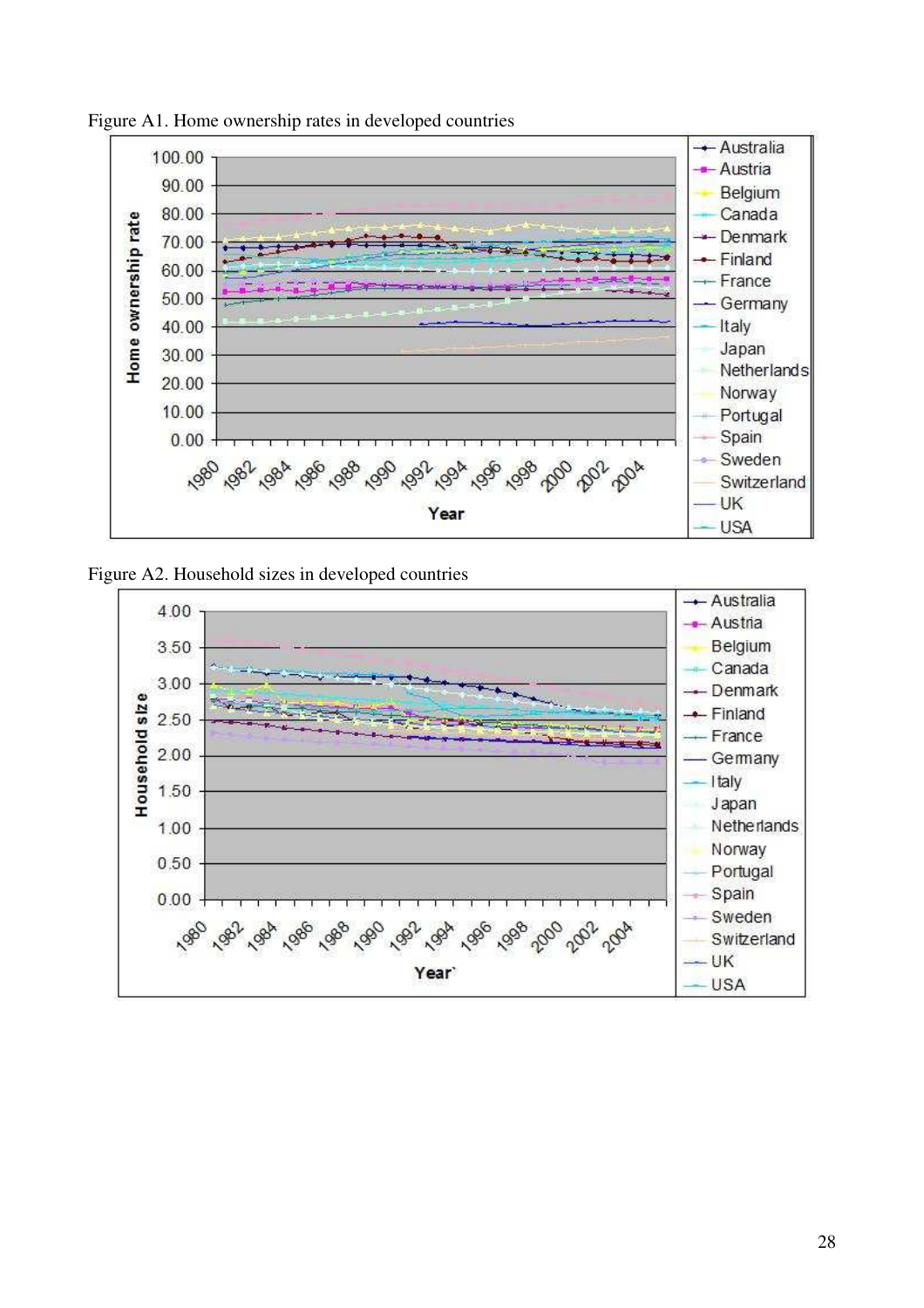| Article               | N. of countries N. of years |          | <b>Estimation technique</b> |
|-----------------------|-----------------------------|----------|-----------------------------|
| Edwards 1995          | 36                          | 23       | ιv                          |
| Loayza et al. 2000    | 69                          | variable | <b>GMM</b>                  |
| Bloom et al. 2003     | 68                          | 20       | FE.                         |
| Haque et al. 1999     | 21                          | 23       | <b>PMG</b>                  |
| De Mello et al. 2004  | 21                          | 33       | <b>GMM</b>                  |
| De Serres et al. 2003 | 15                          | 31       | <b>PMG</b>                  |
| Ferrucci et al. 2007  | 48                          | 26       | <b>PMG</b>                  |
| Sarantis et al. 2001  | 20                          | 40       | <b>DOLS</b>                 |
| Hondroyiannis 2006    | 13                          | 38       | <b>FMOLS</b>                |

Table 1. Existing literature: examined panels and econometric choices

Table 2. Fixed Effects estimation results, 5 different models

|             | 1          | 1 <sub>td</sub> | 2          | 2td        | 3          | 3td        | 4          | 4td        | 5          | 5td        |
|-------------|------------|-----------------|------------|------------|------------|------------|------------|------------|------------|------------|
| Wf          | $-0.02***$ | $-0.01***$      | 0.00       | 0.00       | 0.01       | 0.00       | 0.00       | 0.00       | $-0.02***$ | $-0.01*$   |
|             | $(-7.84)$  | $(-2.30)$       | $(-0.84)$  | $(-0.89)$  | $-1.63$    | $-0.95$    | $(-0.12)$  | $-0.20$    | $(-7.29)$  | $(-1.79)$  |
| Wt          | $-0.03***$ | $-0.02*$        | $-0.01*$   | $-0.01$    | 0.00       | 0.00       | 0.00       | $-0.01$    | $-0.03***$ | $-0.02*$   |
|             | $(-4.54)$  | $(-1.89)$       | $(-1.66)$  | $(-1.40)$  | (0.60)     | $(-0.15)$  | $(-0.27)$  | $(-0.81)$  | $(-3.63)$  | $(-1.77)$  |
| savg        |            |                 | $-0.17***$ | $-0.12**$  | $-0.32***$ | $-0.27***$ | $-0.27***$ | $-0.23***$ | $-0.11**$  | $-0.08$    |
|             |            |                 | $(-3.54)$  | $(-2.05)$  | $(-6.77)$  | $(-5.09)$  | $(-5.92)$  | $(-4.56)$  | $(-2.30)$  | $(-1.40)$  |
| ldr         |            |                 | $-0.20***$ | $-0.24***$ |            |            |            |            | $-0.11*$   | $-0.20***$ |
|             |            |                 | $(-2.83)$  | $(-3.15)$  |            |            |            |            | $(-1.65)$  | $(-2.80)$  |
| odr         |            |                 |            |            | $-0.67***$ | $-0.77***$ | $-0.69***$ | $-0.75***$ |            |            |
|             |            |                 |            |            | $(-9.41)$  | $(-10.03)$ | $(-10.17)$ | $(-10.26)$ |            |            |
| IІс         |            |                 | 0.00       | 0.00       | $-0.01$    | $-0.01*$   |            |            |            |            |
|             |            |                 | $(-0.19)$  | $-0.43$    | $(-1.16)$  | $(-1.92)$  |            |            |            |            |
| linfl       |            |                 | 0.00       | 0.00       | $0.00**$   | $0.00*$    |            |            |            |            |
|             |            |                 | (1.54)     | (0.39)     | (2.35)     | (1.76)     |            |            |            |            |
|             |            |                 | $0.00***$  | $0.00**$   | 0.00       | 0.00       |            |            |            |            |
|             |            |                 | (2.66)     | (2.02)     | $(-0.27)$  | (0.43)     |            |            |            |            |
| $R^2$       | 0.26       | 0.33            | 0.33       | 0.38       | 0.46       | 0.51       | 0.44       | 0.50       | 0.27       | 0.35       |
| No. of obs. | 368        | 368             | 365        | 365        | 365        | 365        | 368        | 368        | 368        | 368        |

t-values are in parenthesis; \*, \*\*, \*\*\* significant at 10, 5 and 1% respectively.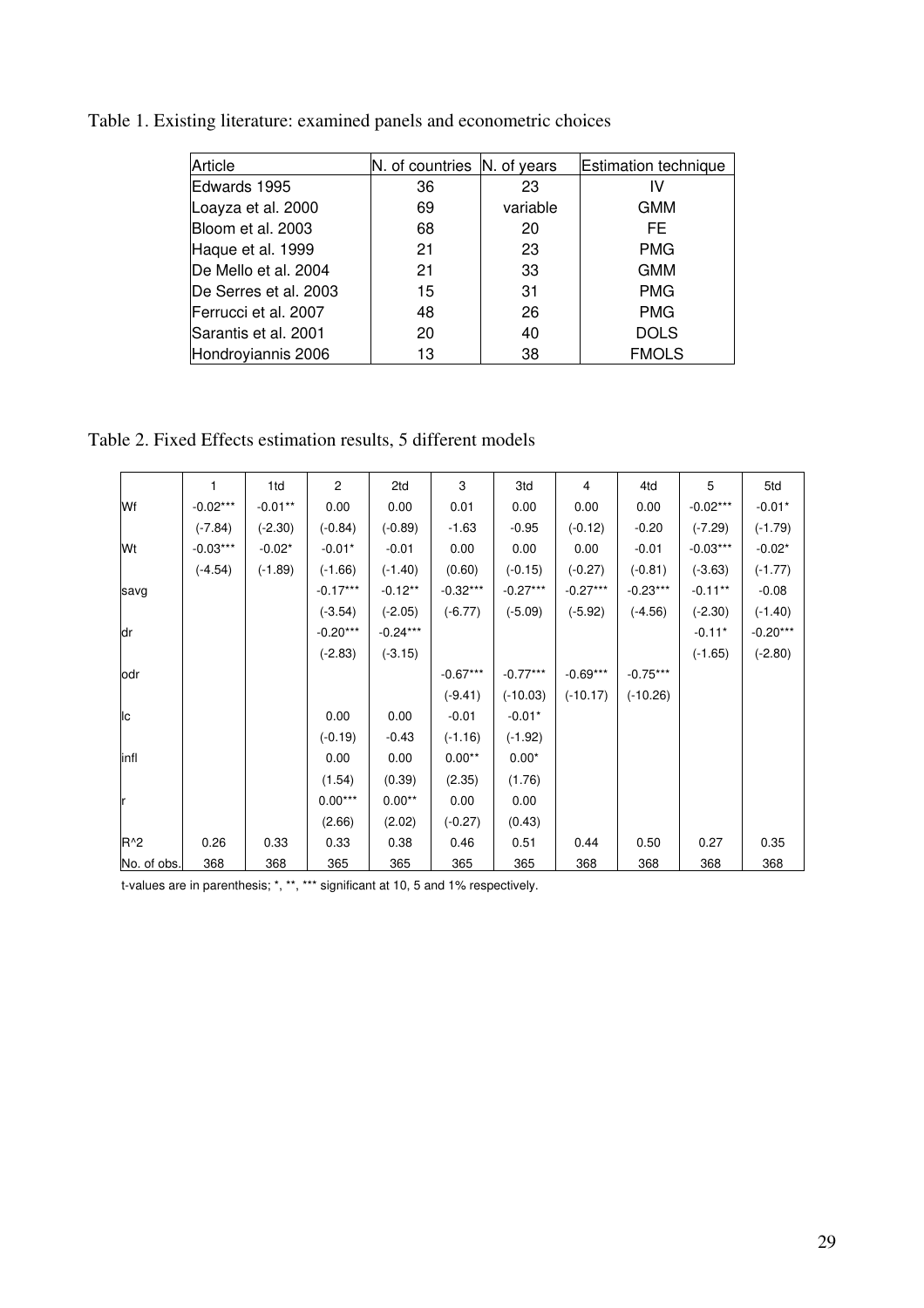| Variables    | LLC        |              |            | <b>IPS</b>   | Hadri~     |              |  |
|--------------|------------|--------------|------------|--------------|------------|--------------|--|
|              | Individual | Ind. interc. | Individual | Ind. interc. | Individual | Ind. interc. |  |
|              | intercept  | and trend    | intercept  | and trend    | intercept  | and trend    |  |
| Savh         | 0.54       | 0.19         | 0.55       | 0.01         | 0.00       | 0.00         |  |
| D(savh)      | 0.00       | 0.00         | 0.00       | 0.00         | 0.84       | 0.08         |  |
| Wf           | 0.01       | 0.21         | 0.37       | 0.16         | 0.00       | 0.00         |  |
| D(wf)        | 0.00       | 0.00         | 0.00       | 0.00         | 0.48       | 0.00         |  |
| Wt           | 1.00       | 0.89         | 1.00       | 0.69         | 0.00       | 0.00         |  |
| D(wt)        | 0.01       | 0.01         | 0.00       | 0.00         | 0.00       | 0.00         |  |
| Savg         | 0.13       | 0.08         | 0.03       | 0.01         | 0.00       | 0.00         |  |
| D(savg)      | 0.00       | 0.00         | 0.00       | 0.00         | 0.73       | 0.14         |  |
| odr          | 0.52       | 0.00         | 0.96       | 0.00         | 0.00       | 0.00         |  |
| $D($ odr $)$ | 0.01       | 1.00         | 0.00       | 0.44         | 0.00       | 0.00         |  |
| dr           | 0.59       | 1.00         | 0.00       | 0.00         | 0.00       | 0.00         |  |
| D(dr)        | 0.00       | 0.02         | 0.00       | 0.00         | 0.00       | 0.00         |  |
| linfl        | 0.00       | 0.00         | 0.00       | 0.00         | 0.00       | 0.00         |  |
| D(int)       | 0.00       | 0.00         | 0.00       | 0.00         | 0.00       | 0.00         |  |
|              | 0.01       | 0.00         | 0.90       | 0.00         | 0.00       | 0.00         |  |
| D(r)         | 0.00       | 0.00         | 0.00       | 0.00         | 0.52       | 0.00         |  |
| lс           | 1.00       | 0.41         | 1.00       | 0.77         | 0.00       | 0.00         |  |
| $D($ c $)$   | 0.00       | 0.00         | 0.00       | 0.00         | 0.00       | 0.00         |  |

Table 3. Panel unit root tests results, p-values

~ Null hypothesis here is No Unit root, differently from the other tests.The p-values of the tests are reported in the table for both the series and their first differences; the test statistics follow an asymptotic normal distribution (correcting for the dimensions of the panel does not affect the results).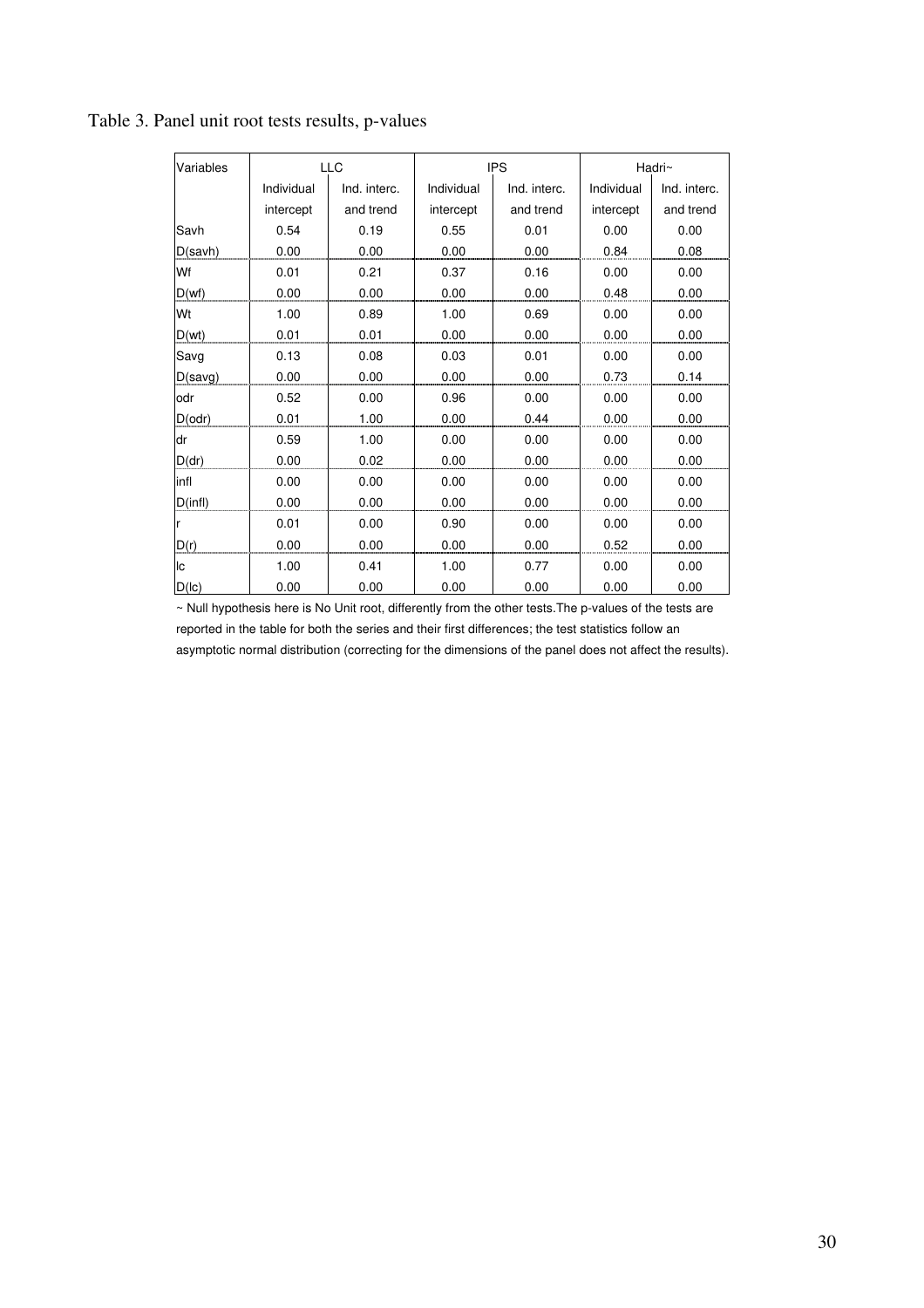### Table 4. Panel cointegration tests

|              |                   | Within dimension |             |             | Between dimension |
|--------------|-------------------|------------------|-------------|-------------|-------------------|
|              | Model             | Intercept,       | Intercept   | Intercept,  | Intercept         |
|              | Specification     | no trend         | and trend   | no trend    | and trend         |
| Variables    | <b>Statistics</b> |                  |             |             |                   |
| Savh, Wf     | PP                | $-0.401$         | $-1.980**$  | 0.85        | $-3.531***$       |
|              | <b>ADF</b>        | $-1.255$         | $-3.060***$ | $-0.001$    | $-3.916***$       |
|              | Kao (ADF)         | 0.568            |             |             |                   |
| Savh, Wt     | PP                | $-0.946$         | $-1.561$    | $-0.321$    | $-1.493$          |
|              | <b>ADF</b>        | $-2.118**$       | $-2.146**$  | $-1.294$    | $-3.009***$       |
|              | Kao (ADF)         | $-1.068$         |             |             |                   |
| Savh, Wf, Wt | <b>PP</b>         | $-1.02$          | $-1.071$    | $-2.892***$ | $-4.572***$       |
|              | <b>ADF</b>        | $-2.411**$       | $-1.064$    | $-3.852***$ | $-3.697***$       |
|              | Kao (ADF)         | 0.521            |             |             |                   |
| Wt, Wf       | <b>PP</b>         | $-0.123$         | $-0.047$    | 1.058       | 0.683             |
|              | <b>ADF</b>        | $-0.539$         | $-3.592***$ | $-0.982$    | $-3.717***$       |
|              | Kao (ADF)         | $-2.753***$      |             |             |                   |
| Wf, Wt, Ic   | PP                | 0.561            | 0.806       | $-1.102$    | $-1.418$          |
|              | <b>ADF</b>        | $-0.973$         | $-2.317**$  | $-3.513***$ | $-5.042***$       |
|              | Kao (ADF)         | $-3.226***$      |             |             |                   |
| Wf, Wt, Odr  | PP                | 0.826            | 0.047       | 0.372       | $-2.546**$        |
|              | <b>ADF</b>        | $-0.387$         | $-5.653***$ | $-2.147**$  | $-7.941***$       |
|              | Kao (ADF)         | $-3.577***$      |             |             |                   |
| Wf, Wt, dr   | PP                | 1.161            | 0.273       | 0.463       | $-3.626***$       |
|              | <b>ADF</b>        | 0.616            | $-5.428***$ | $-1.933*$   | $-8.086***$       |
|              | Kao (ADF)         | $-2.688***$      |             |             |                   |

Null hypothesis for all tests is No cointegration. The choice of the appropriate lag-lenghts for both the PP and the ADF statistics are made according to the Schwarz-Bayesan Information Criterion.

\*, \*\*, \*\*\* significant at 10, 5 and 1% respectively. The tests are one-sided and the statistics are normally distributed.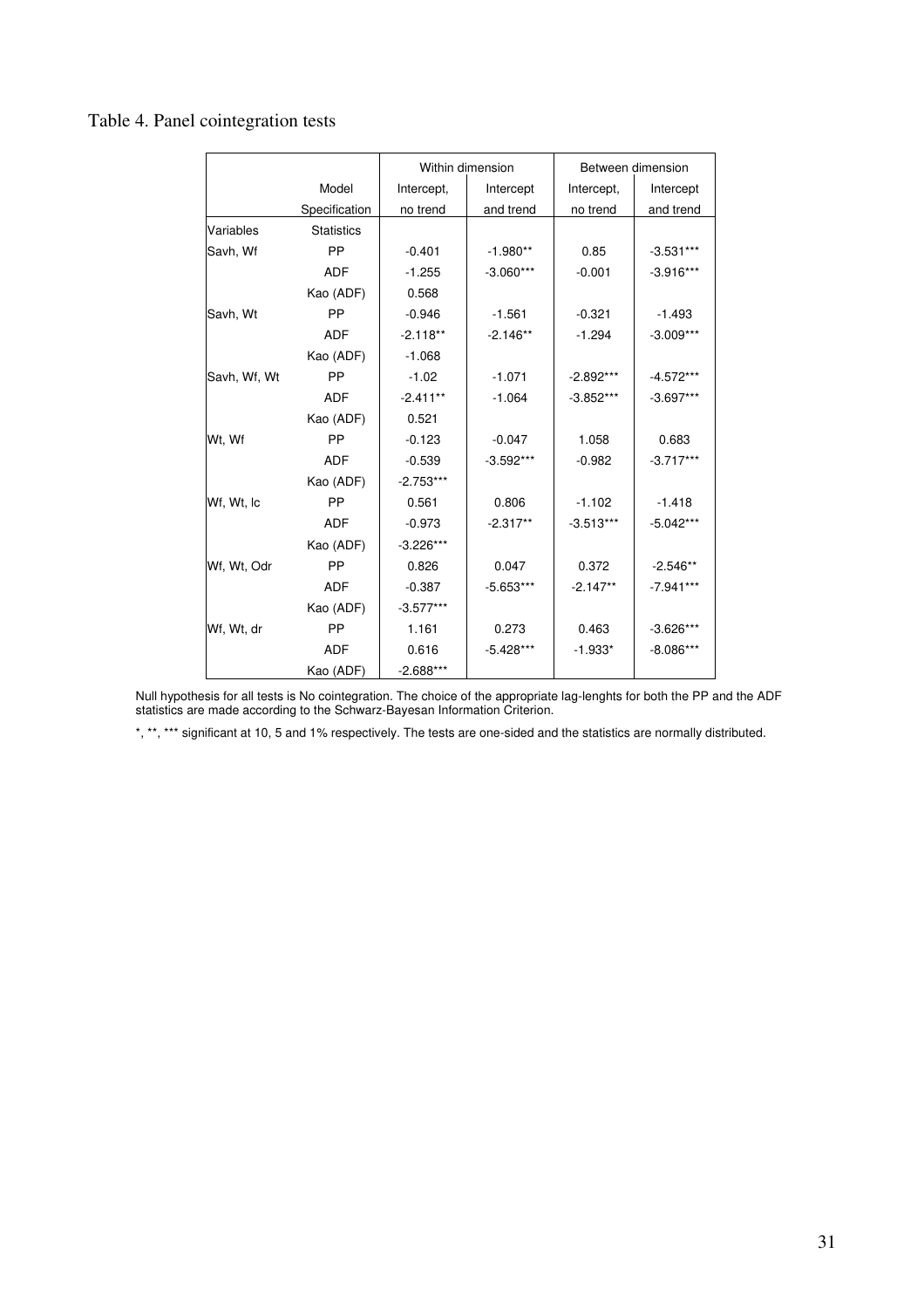| Models |            | Model with no time dummies |            |            | Model with time dummies |            |
|--------|------------|----------------------------|------------|------------|-------------------------|------------|
| 1      | Wf         | Wt                         |            | Wf         | Wt                      |            |
|        | $-0.03***$ | $-0.04***$                 |            | $-0.01$    | $-0.08***$              |            |
|        | $(-12.74)$ | $(-10.96)$                 |            | (0.57)     | $(-8.28)$               |            |
| 2      | Wf         | Wt                         | savg       | Wf         | Wt                      | savg       |
|        | $-0.01***$ | 0.01                       | $-0.19$    | $-0.06$    | $-0.08***$              | 0.67       |
|        | $(-17.28)$ | (1.21)                     | (0.58)     | $(-0.06)$  | $(-9.61)$               | $(-1.04)$  |
| 3      | Wf         | Wt                         | dr         | Wf         | Wt                      | dr         |
|        | $-0.00***$ | $-0.16***$                 | $-7.58***$ | $-0.01***$ | $-0.06***$              | $0.90***$  |
|        | $(-20.61)$ | $(-17.77)$                 | $(-5.87)$  | (7.64)     | $(-2.51)$               | (6.06)     |
| 4      | Wf         | Wt                         | odr        | Wf         | Wt                      | odr        |
|        | $-0.06***$ | $0.06***$                  | $-0.11***$ | $-0.00$    | $-0.05***$              | $6.22***$  |
|        | $(-18.27)$ | $(-2.71)$                  | (4.81)     | $(-0.47)$  | $(-8.52)$               | $(-2.54)$  |
| 5      | Wf         | Wt                         | infl       | Wf         | Wt                      | infl       |
|        | $-0.04***$ | $-0.04***$                 | $0.01***$  | $0.00***$  | $-0.11***$              | $-0.00$    |
|        | (-20.89)   | $(-9.32)$                  | (13.39)    | $(-3.34)$  | $(-15.70)$              | (0.31)     |
| 6      | Wf         | Wt                         | r          | Wf         | Wt                      | r          |
|        | $-0.06***$ | $0.26***$                  | $0.02***$  | $-0.01$    | $-0.12***$              | $-0.07***$ |
|        | $(-16.33)$ | (16.33)                    | (24.94)    | $(-0.69)$  | $(-13.33)$              | $(-3.61)$  |
| 7      | Wf         | Wt                         | Ic         | Wf         | Wt                      | lс         |
|        | $-0.05***$ | $-0.25***$                 | $-0.11***$ | $-0.03***$ | $-0.14***$              | $-0.00$    |
|        | (4.79)     | (8.12)                     | $(-18.37)$ | $(-4.34)$  | $(-7.15)$               | $(-0.54)$  |

Table 5. Long run household savings function: FMOLS cointegration estimates, 7 different models

t-values are in parenthesis; \*, \*\*, \*\*\* significant at 10, 5 and 1% respectively.

Table 6. Panel cointegration test results, wealth measures and additional explanatory variables

|                   |                   | Within dimension |             | Between dimension |             |
|-------------------|-------------------|------------------|-------------|-------------------|-------------|
|                   | Model             | Intercept,       | Intercept   | Intercept,        | Intercept   |
|                   | Specification     | no trend         | and trend   | no trend          | and trend   |
| Variables         | <b>Statistics</b> |                  |             |                   |             |
| Wf, Wt, savg, odr | РP                | 0.607            | $-1.360$    | $-3.494***$       | $-3.434***$ |
|                   | ADE               | 0.640            | $-4.513***$ | $-4.307***$       | $-5.496***$ |
| Wf, Wt, savg, dr  | PP                | 2.735            | $-0.219$    | $-2.887***$       | $-5.288***$ |
|                   | <b>ADF</b>        | 1.554            | $-2.307**$  | $-3.544***$       | $-6.063***$ |

Null hypothesis for all tests is No cointegration. \*, \*\*, \*\*\* significant at 10, 5 and 1% respectively.

The tests are one-sided and the statistics are normally distributed.